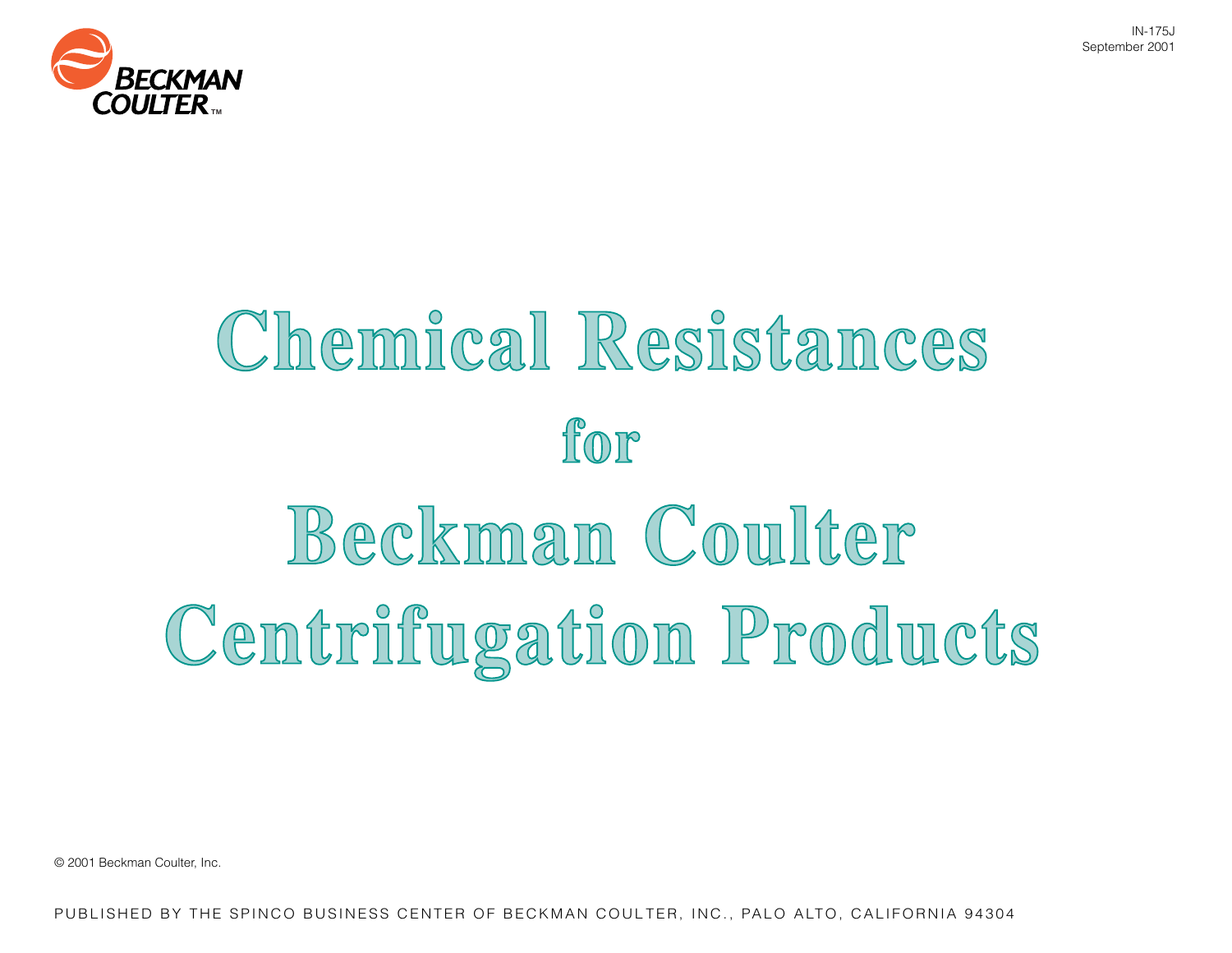

*The information provided here is from references, from current literature, or from research done by Beckman Coulter, Inc., and is only a guide for the selection of materials. No guarantee of safety based on these recommendations is expressed or implied. Many of the chemicals are explosive when concentrated or dry, or are toxic, caustic, allergenic, or carcinogenic. Observe proper handling as outlined by your laboratory safety officer.*

# **INTRODUCTION**

This table indicates the general chemical resistances of various materials to a number of chemicals commonly used in procedures involving Beckman Coulter centrifuges and accessories. You can select a chemical and determine the resistance of listed materials to the selected chemical—either satisfactory (S), marginally satisfactory (M), unsatisfactory (U), or unknown (X). Marginal resistance listings may be a combination of S and U resistances.

Materials are listed alphabetically. Chemicals are listed alphabetically by their most common name within seven categories (acids, bases, salts, gradient-forming materials, solvents, detergents, and other). Where applicable, an IUPAC (International Union of Pure and Applied Chemistry) name is shown beneath a trivial chemical name. Chemicals are either undiluted liquids or saturated (unless otherwise noted) aqueous solutions. Materials that have unsatisfactory or marginal resistance to the high concentrations used for these tests may be usable in very low (that is, millimolar) concentrations.

#### TEST YOUR SOLUTION UNDER OPERATING CONDITIONS IF MATERIAL PERFORMANCE IS UNCERTAIN.

Soak tests at  $1 \times g$  (at 20 $^{\circ}$ C) established the data for most of the materials. In some cases the resistances of tube materials also reflect their performance under centrifugation. Thus, although alcohols (for example) may be stored satisfactorily in polycarbonate or in Ultra-Clear™ containers, ethanol will destroy these tubes in a short period of high-speed centrifugation. This combination of material and chemical is therefore listed as U in the table. Not all combinations have been tested under the stress of centrifugation, however. Again, pretesting under actual run conditions is strongly advised.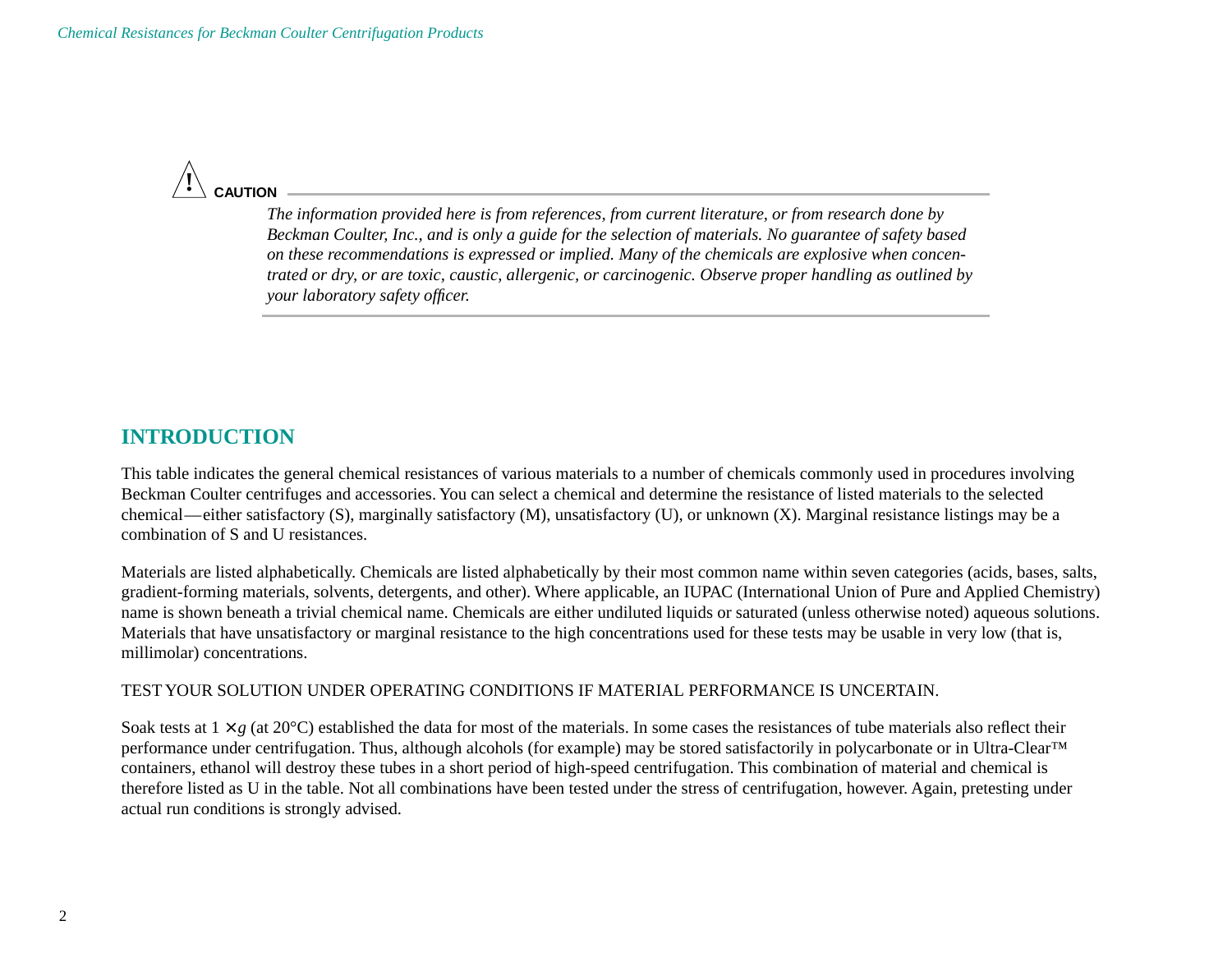The data for centrifuge and rotor finishes is derived mainly from splash tests in which the finish was exposed to the chemical for a matter of minutes. Satisfactory resistance under long-term exposure should not be assumed.

### **DECONTAMINATION OF ALUMINUM ROTORS AND ACCESSORIES**

While a number of solutions are commercially marketed for use in removing radioactivity from contaminated materials, many are too harsh for use on anodized aluminum. Beckman Coulter has tested a number of solutions and found two that do not harm anodized aluminum:

- IsoClean Solution (for soaking) or RadCon Surface Spray (In U.S.A., contact Nuclear Associates [New York]; in Eastern Europe and Commonwealth States, contact Victoreen GmbH [Munich]; in South Pacific, contact Gammasonics Pty. Ltd. [Australia]; in Japan, contact Toyo Medic Co. Ltd. [Tokyo].)
- Radiacwash (In U.S.A., contact Biodex Medical Systems [Shirley, New York]; internationally, contact the U.S. office to find the dealer nearest you.)

While Beckman Coulter has tested these methods and found that they do not damage components, no guarantee of decontamination is expressed or implied. Consult your laboratory safety officer regarding the proper decontamination methods to use.

If a rotor and/or accessories are contaminated with toxic or pathogenic solutions, follow appropriate sterilization or disinfection procedures as outlined by your laboratory safety officer.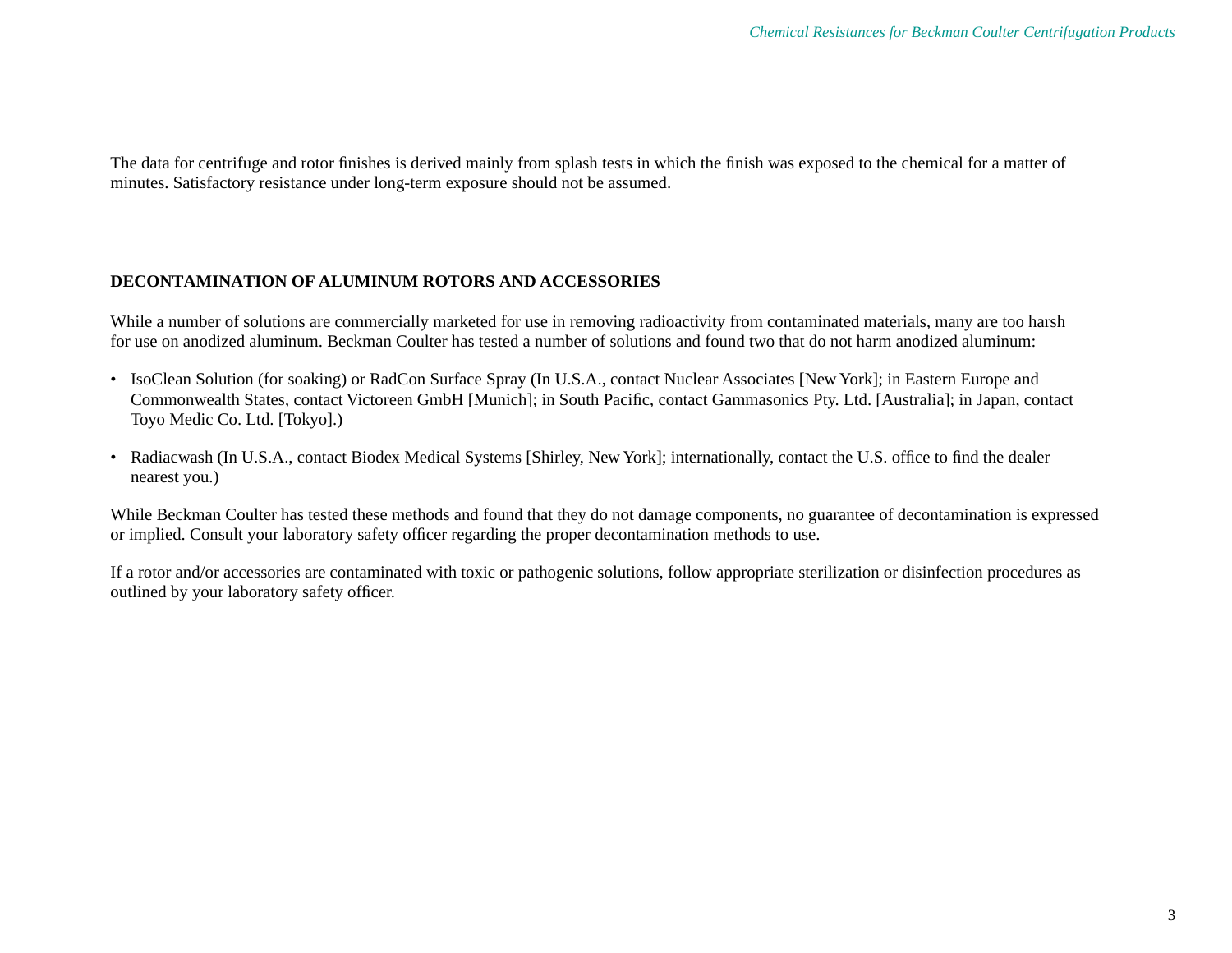## **REGISTERED TRADEMARKS**

| Alconox           | Alconox, In.                             |
|-------------------|------------------------------------------|
| Delrin            | E.I. Du Pont de Nemours & Company        |
| Ficoll-Pacque     | Pharmacia Fine Chemicals                 |
| Freon             | E.I. Du Pont de Nemours & Company        |
| Haemo-Sol         | Meinecke & Co., Inc.                     |
| Hytrel            | E.I. Du Pont de Nemours & Company        |
| Mylar             | E.I. Du Pont de Nemours & Company        |
| Noryl             | <b>GE</b> Plastics                       |
| Plexiglass        | Rohm and Haas Co.                        |
| Polyallomer       | <b>Eastman Chemical Company</b>          |
| Radel             | <b>BP</b> Amoco                          |
| Rulon             | Furen Corp.                              |
| Silastic          | Dow Corning Corp.                        |
| Teflon            | E.I. Du Pont de Nemours & Company        |
| Triton X-100      | Rohm and Haas Co.                        |
| <b>Tygon</b>      | <b>Norton Performance Plastics</b>       |
| Ultem             | General Electric                         |
| Viton             | Du Pont Dow Elastomers                   |
| Zephiran Chloride | Winthrop Laboratories, Sterling Drug Co. |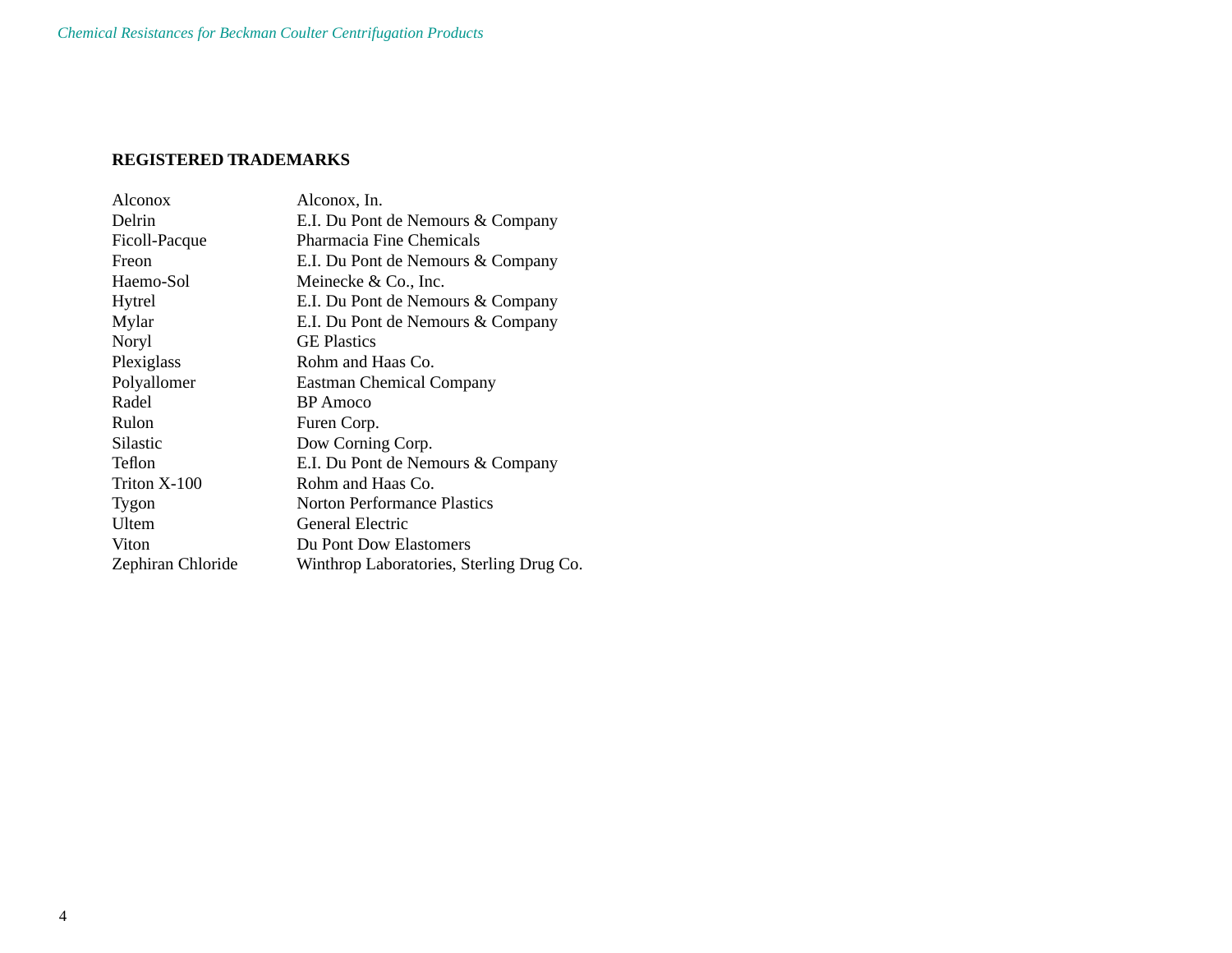| <b>Chemicals</b><br><b>IUPAC Name</b>                        |              |                |              | Lege da Daniel de Colombia<br>autricia de LOS<br><b>PASSERIAGE</b> | andococogings |        |                |                |          | loadistraction of population<br>Codomic degradores |              |                | Book to the Marian Condoos |   | <b>Lootingo</b> | 2405-6560 | David Hamburgan |        | I POLSCONS RDS | Policities and Rich<br>Population Rd Doc |                |                |                | looking to the cooperation<br>I Doubleton British |                | loadside contractor<br>Polyderate Railry |              | Rubor (Capo) |              | A Silicopre River<br>Sized Critics |              | Stription of Go<br><b>HOOMITE</b> |              | Mooree History PD |                | Urico Cleart<br>$-2i\zeta$ |
|--------------------------------------------------------------|--------------|----------------|--------------|--------------------------------------------------------------------|---------------|--------|----------------|----------------|----------|----------------------------------------------------|--------------|----------------|----------------------------|---|-----------------|-----------|-----------------|--------|----------------|------------------------------------------|----------------|----------------|----------------|---------------------------------------------------|----------------|------------------------------------------|--------------|--------------|--------------|------------------------------------|--------------|-----------------------------------|--------------|-------------------|----------------|----------------------------|
| <b>ACIDS</b> (aq)<br>acetic acid (5%)<br>ethanoic acid       | S            | S              | S            | S                                                                  | S             | S      | S              | S              | S.       | S                                                  | S            | S              | S                          | S | M <sup>1</sup>  | S         | <sub>S</sub>    | S      | S              | S                                        | S              | S              | S              | S                                                 | <sub>S</sub>   | M                                        | S            | S            | S            | S                                  | M            | S                                 | <sub>S</sub> | S                 | U              | S                          |
| acetic acid (60%)<br>ethanoic acid                           | $\cup$       | U              | S            | S                                                                  | S             | S      | S              | U              | S        | S                                                  | <sub>S</sub> | S              | S                          | S | U               | S         | <sub>S</sub>    | U      | M              | M                                        | M              | M              | S              | M                                                 | <sub>S</sub>   | U                                        | <sub>S</sub> | S            | S            | M                                  | U            | S                                 | M            | M                 | $\cup$         | <b>M</b>                   |
| acetic acid (glacial)<br>ethanoic acid                       | $\cup$       | U              | S            | S                                                                  | $\mathbf S$   | S      | $\mathsf S$    | U              | M        | S                                                  | $\mathsf S$  | S              | U                          | S | U               | M         | $\mathsf S$     | U      | $\cup$         | U                                        | <b>MAY</b>     | $\cup$         | $\cup$         | U                                                 | S.             | U                                        | M            | S            | S            | U                                  | U            | S                                 | M            | U                 | U              | $\cup$                     |
| boric acid                                                   | $\mathsf S$  | S              | S            | U                                                                  | $\mathsf S$   | S      | $\mathsf S$    | U              | S        | $\mathbb S$                                        | $\mathsf S$  | S              | $\mathsf S$                | S | M <sup>8</sup>  | S         | $\mathsf S$     | S      | $\mathsf S$    | S                                        | $\mathsf S$    | S              | $\mathsf S$    | ${\mathsf S}$                                     | S              | S                                        | $\mathsf S$  | S            | M            | S                                  | $\mathsf S$  | S                                 | S            | S                 | $\mathsf S$    | S                          |
| chromic acid (10%)                                           | $\cup$       | S              | S.           | U                                                                  | S             | $\cup$ | <sub>S</sub>   | U              | U        | U                                                  | $\cup$       | S              | $\cup$                     | S | $\cup$          | S         | <sub>S</sub>    | S      | $\cup$         | U                                        | <sub>S</sub>   | M              | U              | U                                                 | S.             | U                                        | $\times$     | S            | <sub>S</sub> | U                                  | $\cup$       | S                                 | S.           | S                 | <sub>S</sub>   | S                          |
| citric acid<br>2-hydroxy-1,2,3-<br>propanetricarboxylic acid | S            | ${\mathbb S}$  | S            | M                                                                  | S             | S      | S              | U              | S.       | S                                                  | S            | S              | $\mathsf S$                | S | M               | S         | S               | S      | S              | M                                        | S              | M              | S              | S                                                 | M              | S                                        | S            | S            | S            | S                                  | S            | S                                 | S.           | S                 | S              | S                          |
| hydrochloric acid (10%)                                      | $\cup$       | S              | M            | U                                                                  | $\cup$        | M      | S              | U              | S.       | $\mathbb S$                                        | S            | S              | $\mathsf S$                | S | $\cup$          | S         | S               | U      | S              | S                                        | $\mathsf S$    | S              | $\mathsf S$    | S                                                 | S              | S                                        | S            | S            | S            | S                                  | U            | M                                 | S.           | S                 | M              | S                          |
| hydrochloric acid (50%)                                      | $\cup$       | $\cup$         | S.           | U                                                                  | $\cup$        | M      | <sub>S</sub>   | $\cup$         | M        | U                                                  | $\cup$       | U              | M                          | S | U               | S         | U               | $\cup$ | S              | S                                        | S.             | M              | $\mathsf S$    | S                                                 | S.             | M                                        | <sub>S</sub> | S            | M            | M                                  | U            | U                                 | M            | S                 | U              | S.                         |
| iodoacetic acid<br>2-iodoethanoic acid                       | <sub>S</sub> | U <sup>1</sup> | S            | S                                                                  | S             | M      | S <sup>1</sup> | S <sup>1</sup> | S.       | S                                                  | <sub>S</sub> | S <sup>1</sup> | M                          | S | S <sup>1</sup>  | U         | <sub>S</sub>    | S      | S <sup>1</sup> | S                                        | S <sup>1</sup> | S <sup>1</sup> | S <sup>1</sup> | U                                                 | S <sup>1</sup> | S                                        | $\times$     | S            | M            | M                                  | S            | S                                 | M            | S                 | M <sup>1</sup> | <b>M</b>                   |
| mercaptoacetic acid<br>2-mercaptoethanoic acid               | <sub>S</sub> | U              | S            | U <sup>4</sup>                                                     | S             | U      | S              | S              | $\times$ | M                                                  | M            | S              | M                          | S | $\cup$          | $\cup$    | <sub>S</sub>    | U      | U              | U                                        | $\cup$         | S              | S              | U                                                 | U              | M <sup>1</sup>                           | $\times$     | S            | U            | U                                  | <sub>S</sub> | S                                 | S.           | S                 | U              | S.                         |
| nitric acid (10%)                                            | $\cup$       | S              | M            | U                                                                  | S             | U      | S <sup>1</sup> | U              | M        | U                                                  | U            | S              | $\cup$                     | S | U               | S         | S               | S      | $\mathsf S$    | S                                        | $\mathsf S$    | U              | $\mathsf S$    | U                                                 | S              | S <sup>2</sup>                           | $\mathsf S$  | S            | $\mathsf S$  | M                                  | $\mathsf S$  | S                                 | S            | S                 | M              | S                          |
| nitric acid (50%)                                            | $\cup$       | U              | $\mathsf S$  | U                                                                  | S             | U      | S <sup>1</sup> | U              | U        | U                                                  | $\cup$       | U              | U                          | S | U               | U         | U               | M      | M              | M                                        | <sub>S</sub>   | U              | U              | U                                                 | $\cup$         | S <sup>2</sup>                           | U            | S            | M            | U                                  | <sub>S</sub> | S                                 | M            | M                 | $\cup$         | S.                         |
| oleic acid<br>cis-9-octadenoic acid                          | <sub>S</sub> | S              | <sub>S</sub> | S                                                                  | $\times$      | S      | S              | U              | M        | S                                                  | S            | X              | U                          | S | S               | S         | $\times$        | S      | M              | M                                        | S <sup>2</sup> | M              | S.             | S                                                 | M              | S                                        | <sub>S</sub> | S            | $\times$     | U                                  | U            | S                                 | U            | S                 | <sub>S</sub>   | M                          |

M = marginal resistance

- $U =$  unsatisfactory resistance
- $X =$  unknown
- $\mathcal{P}$  = Flammability hazard. Not recommended for use in any type of centrifuge because vapors may be ignited by exposure to electrical contacts. Depending on the centrifuge type, such exposure could occur either during normal centrifugation or under failure conditions.

1discloloration

2below 26°C only

explosion hazard due to possible material/chemical reaction under rotor failure conditions 3

- 4dilute solutions satisfactory
- 5below 21°C only

<sup>6</sup> nonaqueous

7most aluminum components have anodic coating finishes

<sup>8</sup> avoid high temperatures at high concentrations

<sup>9</sup> nickel acetate unsatisfactory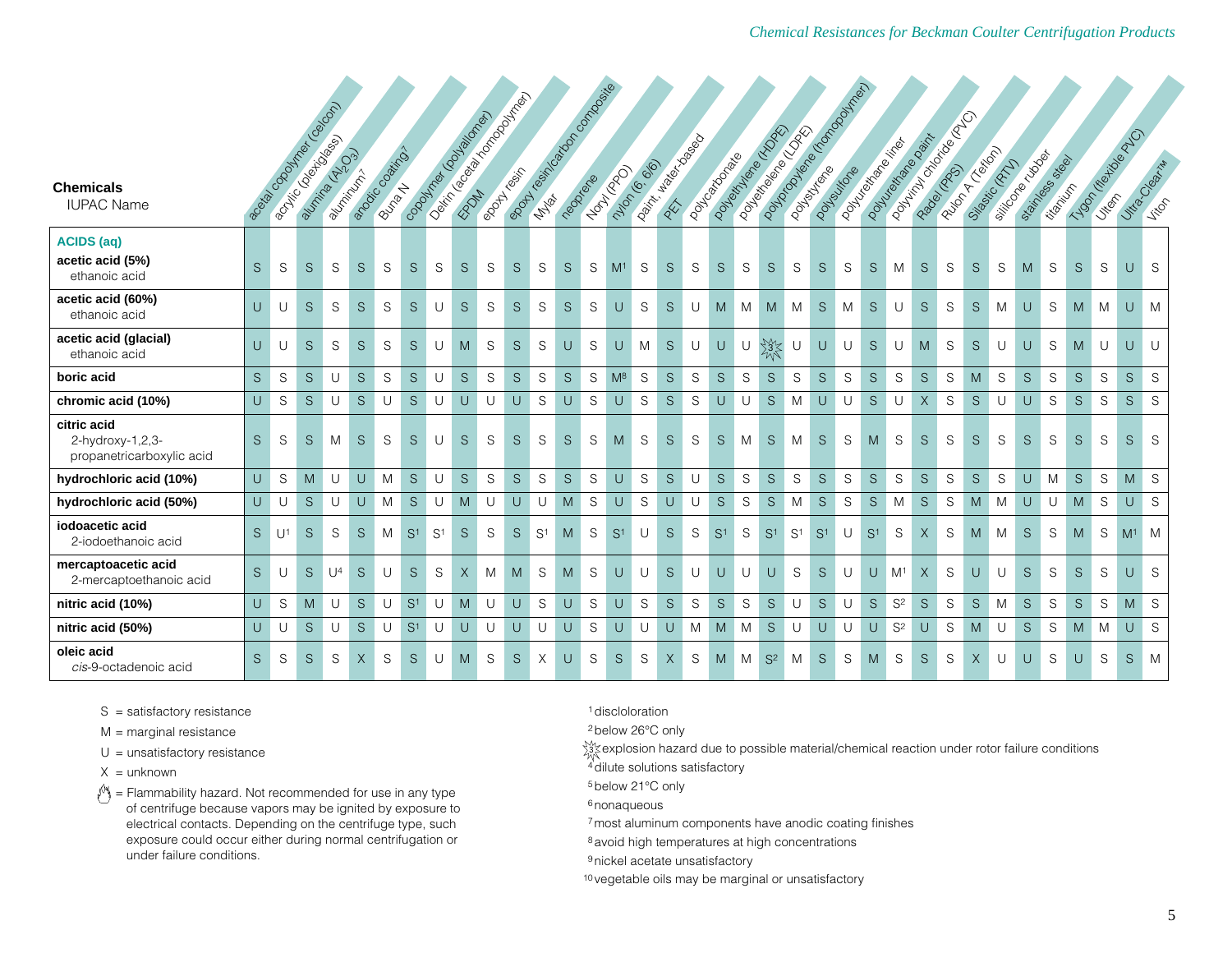#### **Chemicals**

|                                                                     |             |                |               | I assault of the Colorador                              |               |                              | Codomne de Brazilia |                | Deixier Register Doctors Register |             | Book de Michigan Concrete |               |             |                       |                |                              |             |                    |                |                                         | looking to the company of |             |             |               |                | Popular checke                          |             |               |                |                                   |                 |                    |                |          |                                     |              |
|---------------------------------------------------------------------|-------------|----------------|---------------|---------------------------------------------------------|---------------|------------------------------|---------------------|----------------|-----------------------------------|-------------|---------------------------|---------------|-------------|-----------------------|----------------|------------------------------|-------------|--------------------|----------------|-----------------------------------------|---------------------------|-------------|-------------|---------------|----------------|-----------------------------------------|-------------|---------------|----------------|-----------------------------------|-----------------|--------------------|----------------|----------|-------------------------------------|--------------|
| <b>Chemicals</b><br><b>IUPAC Name</b>                               |             |                |               | a control details<br>Pulitica (PLO)<br><b>PATTERWAY</b> |               | andoccoming<br><b>POUTER</b> |                     |                |                                   |             |                           |               |             |                       | <b>Looming</b> | David Hamburgan<br>2405-6500 |             | i oo control marie |                | Population Road R.<br>Population Rd Adv |                           |             |             |               |                | Polyderaceologic<br>A Doubleton British |             |               | Rubor (East    | A Silicope Richard<br>Sized Crazy | Stripegg Street | <b>Hitler City</b> |                |          | Troo meetings and<br>Unito Cleaning |              |
| <b>ACIDS</b> (continued)<br>oxalic acid<br>ethanedioic acid         | U           | S              | S             | U                                                       | U             | M                            | S.                  | $\cup$         | S.                                | S           | S                         | S             | S           | S                     | M              | S                            | S           | U                  | S              | M                                       | <sub>S</sub>              | S           | S           | S             | S              | S                                       | S           | S             | S              | M                                 | U               | S                  | <sub>S</sub>   | S        | U                                   | <sub>S</sub> |
| perchloric acid (70%)                                               | U           | S              | ${\mathsf S}$ | U                                                       | U             | U                            | M                   | U              | M                                 | U           | 淡                         | ${\mathsf S}$ | U           | M                     | U              | S                            | $\mathsf S$ | U                  | M              | M                                       | M                         | U           | U           | U             | S              | M                                       | $\times$    | S             | U              | U                                 | U               | S                  | $\cup$         | $\cup$   | $\cup$                              | S            |
| phosphoric acid mixture (10%)                                       | U           | S              | M             | U                                                       | U             | M                            | S.                  | U              | S.                                | S           | S                         | S             | S           | S                     | U              | S                            | $\mathbf S$ | S                  | ${\mathsf S}$  | S                                       | S                         | $\mathbb S$ | $\mathsf S$ | M             | $\mathsf S$    | S                                       | $\times$    | S             | $\mathsf S$    | S                                 | M               | U                  | S.             | S        | $\mathsf S$                         | S            |
| phosphoric acid mixture (50%)                                       | U           | S              | M             | U                                                       | U             | U                            | $\mathbf S$         | $\cup$         | S.                                | M           | M                         | S             | $\cup$      | S                     | $\cup$         | S                            | $\mathbf S$ | S                  | $\mathbf S$    | $\mathbb S$                             | $\mathsf S$               | $\mathsf S$ | $\mathsf S$ | U             | S              | $\mathbb S$                             | $\times$    | S             | $\mathsf S$    | U                                 | U               | U                  | S.             | S        | $\mathsf S$                         | $\mathsf S$  |
| picric acid<br>2,4,6-trinitrophenol                                 | S           | U              | S             | S                                                       | S             | U                            | S                   | S <sup>1</sup> | M                                 | M           | M                         | S             | M           | S                     | U              | S                            | S           | S                  | S              | U                                       | S                         | S           | S           | U             | S <sup>1</sup> | U                                       | U           | S             | S <sup>1</sup> | U                                 | M               | S                  | M <sup>1</sup> | $\times$ | <sub>S</sub>                        | S            |
| saturated fatty acids                                               | S           | U              | $\mathbf S$   | S                                                       | $\mathsf X$   | S                            | $\mathsf S$         | $\mathbb S$    | M                                 | S           | S                         | X             | $\mathsf S$ | ${\mathsf S}$         | $\mathsf S$    | $\mathbf S$                  | X           | $\mathsf S$        | $\mathsf S$    | M                                       | $\mathsf S$               | $\mathsf S$ | $\mathsf S$ | ${\mathsf S}$ | M              | ${\mathsf S}$                           | $\mathbf S$ | $\mathsf S$   | $\mathsf S$    | M                                 | M               | $\mathbf S$        | $\mathsf S$    | X        | S                                   | S            |
| stearic acid<br>octadecanoic acid                                   | S           | U              | S             | U                                                       | X             | S                            | S                   | S              | M                                 | S           | <sub>S</sub>              | Χ             | M           | S                     | S.             | S                            | $\times$    | S                  | S              | M                                       | <sub>S</sub>              | S           | S           | S             | M              | S                                       | S           | S             | S              | M                                 | M               | S                  | <sub>S</sub>   | S        | $\times$                            | S            |
| sulfosalicylic acid<br>3-carboxy-4-hydroxy-<br>benzenesulfonic acid | S           | S              | S             | U                                                       | U             | S                            | S                   | S              | S                                 | S           | S                         | S             | S           | S                     | U              | S                            | S           | S                  | S              | S                                       | S                         | S           | S           | X             | S              | S                                       | S           | S             | S              | S                                 | U               | S                  | S              | S        | S                                   | S            |
| sulfuric acid (10%)                                                 | U           | S              | M             | U                                                       | U             | M                            | $\mathbf S$         | U              | M                                 | U           | U                         | S             | S           | S                     | U              | $\mathbf S$                  | $\mathbf S$ | S                  | $\mathbf S$    | S                                       | $\mathsf S$               | $\mathsf S$ | $\mathsf S$ | S             | M              | $\mathbb S$                             | $\mathbf S$ | S             | $\mathsf S$    | U                                 | U               | U                  | $\mathsf S$    | S        | S                                   | S            |
| sulfuric acid (50%)                                                 | $\cup$      | U              | M             | S                                                       | U             | $\cup$                       | $\mathsf S$         | U              | U                                 | $\cup$      | $\cup$                    | M             | M           | ${\mathsf S}$         | U              | $\mathbf S$                  | ${\sf M}$   | U                  | $\mathbf S$    | S                                       | $\mathsf S$               | $\mathbb S$ | $\mathsf S$ | M             | U              | S                                       | $\mathsf S$ | $\mathsf S$   | $\mathbf S$    | $\cup$                            | U               | U                  | $\cup$         | S        | $\cup$                              | S            |
| thiogylycolic acid                                                  | U           | $\cup$         | $\mathbf S$   | U <sup>4</sup>                                          | ${\mathsf S}$ | U                            | $\mathsf S$         | ${\mathbb S}$  | X                                 | M           | $\mathsf S$               | S             | M           | S                     | U              | U                            | $\mathbf S$ | U                  | U              | U                                       | $\cup$                    | $\mathbb S$ | U           | U             | U              | M <sup>1</sup>                          | X           | S             | U              | U                                 | <sub>S</sub>    | $\mathbb S$        | $\mathsf S$    | Χ        | $\cup$                              | $\cup$       |
| tricloroacetic acid<br>trichloroethanoic acid                       | U           | U              | S             | U                                                       | U             | $\cup$                       | S                   | U              | M                                 | S           | <sub>S</sub>              | U             | $\cup$      | S                     | $\cup$         | M                            | U           | M                  | S <sup>2</sup> | U                                       | <sub>S</sub>              | U           | $\cup$      | U             | <sub>S</sub>   | U                                       | X           | S             | U              | $\cup$                            | U               | U                  | M              | $\times$ | $\cup$                              | $\cup$       |
| unsaturated fatty acids                                             | S           | $\mathbb{S}^2$ | ${\mathsf S}$ | $\mathbb S$                                             | $\mathsf X$   | S                            | $\mathsf S$         | U              | M                                 | S           | $\mathsf S$               | $\times$      | $\cup$      | $\boldsymbol{\times}$ | $\mathsf S$    | S                            | $\times$    | S                  | M              | M                                       | S <sup>2</sup>            | M           | M           | S             | M              | S                                       | $\mathbf S$ | $\mathbb S$   | $\times$       | M                                 | $\cup$          | S                  | M              | S        | S                                   | M            |
| <b>BASES</b> (aq)<br>ammonium hydroxide (10%)                       | $\mathbb S$ | ${\mathbb S}$  | $\mathbb S$   | U                                                       | U             | $\mathsf S$                  | S <sup>1</sup>      | U              | $\mathsf S$                       | $\mathbb S$ | $\mathsf S$               | U             | $\mathsf S$ | S                     | U              | S                            | U           | U                  | $\mathsf S$    | ${\mathbb S}$                           | S                         | $\mathbb S$ | $\mathsf S$ | S             | $\mathbf S$    | S                                       | $\mathsf S$ | ${\mathbb S}$ | S              | ${\mathbb S}$                     | S               | $\mathbb S$        | M              | M        | U                                   | S            |

S = satisfactory resistance

 $M =$  marginal resistance

 $U =$  unsatisfactory resistance

 $X =$  unknown

 $\sqrt{9}$  = Flammability hazard. Not recommended for use in any type of centrifuge because vapors may be ignited by exposure to electrical contacts. Depending on the centrifuge type, such exposure could occur either during normal centrifugation or under failure conditions.

1discloloration

2below 26°C only

explosion hazard due to possible material/chemical reaction under rotor failure conditions 3

4dilute solutions satisfactory

5below 21°C only

<sup>6</sup> nonaqueous

7most aluminum components have anodic coating finishes

<sup>8</sup> avoid high temperatures at high concentrations

<sup>9</sup> nickel acetate unsatisfactory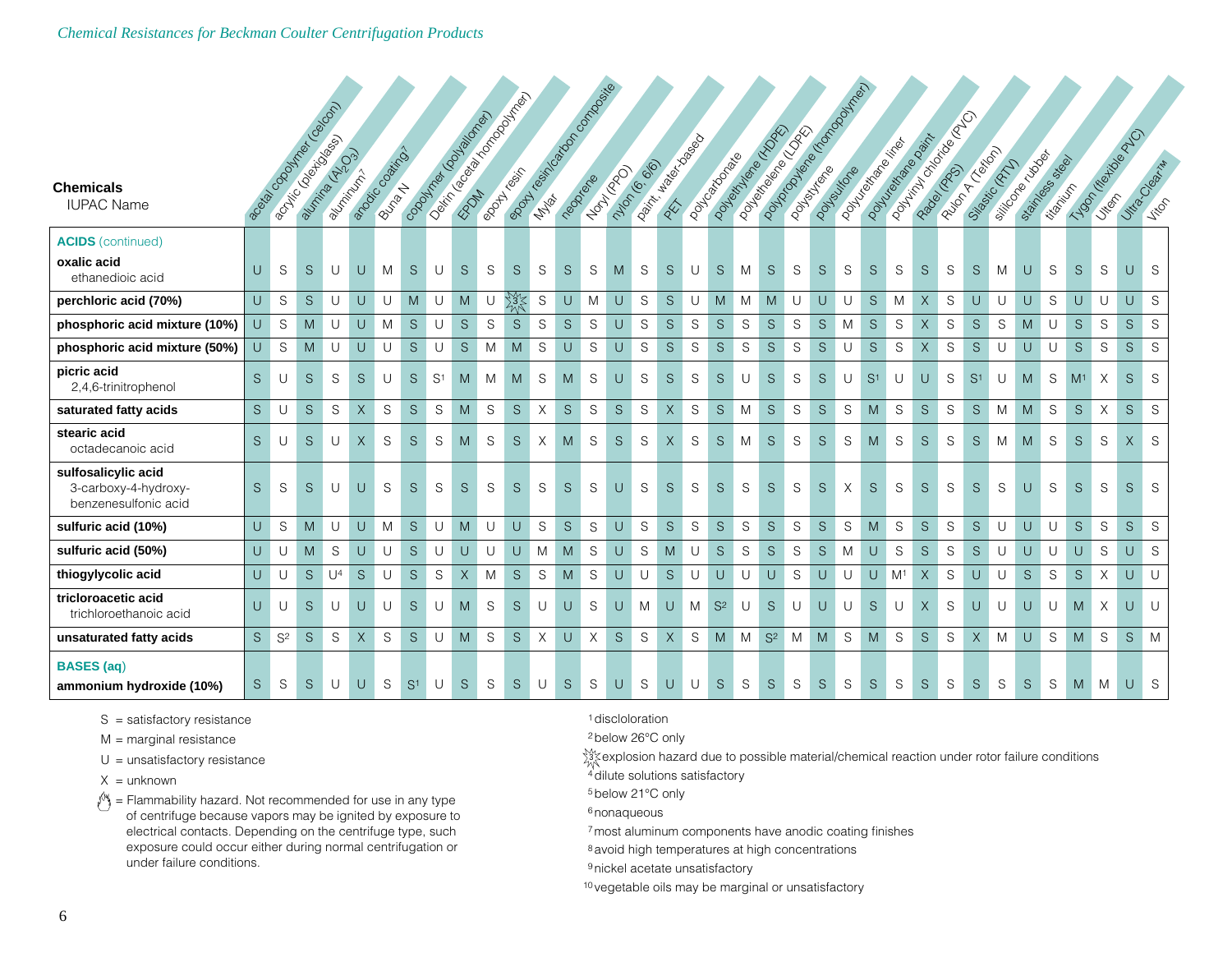| <b>Chemicals</b>                                                 |              | I assault of the Cooper<br>a control desiros |             | a Limited Branch     |             | andococococindo |                | Deliver design control political<br>Codomic degrades |              |               |                |             | Book de discharge of company |   |                 |             | David Hamburgan |             | I Donovador | Policitive Report |              | I Don't real page of Disc |               | looking to the cooperation<br>l Doubleton British |              | looking created as<br>Polyderate Railway |              | Rubert Clapes |             | I sizione chichoge |             | Stripegg organ   |             |   | 11 contraction and |                         |
|------------------------------------------------------------------|--------------|----------------------------------------------|-------------|----------------------|-------------|-----------------|----------------|------------------------------------------------------|--------------|---------------|----------------|-------------|------------------------------|---|-----------------|-------------|-----------------|-------------|-------------|-------------------|--------------|---------------------------|---------------|---------------------------------------------------|--------------|------------------------------------------|--------------|---------------|-------------|--------------------|-------------|------------------|-------------|---|--------------------|-------------------------|
| <b>IUPAC Name</b>                                                |              |                                              |             | <b>PASSIFIED FOR</b> |             | <b>BUTAR</b>    |                |                                                      |              |               |                |             |                              |   | <b>Lootingo</b> | 2405-6.660  |                 |             |             |                   |              |                           |               |                                                   |              |                                          |              |               |             | Ozigocic (RT)      |             | <b>HERE</b> WICE |             |   |                    | United Clear H<br>Jitos |
| <b>BASES</b> (aq) (continued)<br>ammonium hydroxide (28%)        | S            | S                                            | S           | U                    | U           | M               | S <sup>1</sup> | U                                                    | <sub>S</sub> | M             | M              | U           | S                            | S | U               | S           | U               | U           | S           | S                 | S            | S                         | S             | S                                                 | S            | S                                        | S            | S             | S           | S                  | S           | S                | M           | U | U                  | S                       |
| aniline<br>benzenamine                                           | $\mathbf S$  | U                                            | S           | S                    | $\mathsf S$ | U               | U              | S                                                    | M            | U             | U              | S           | $\cup$                       | U | U               | M           | $\mathsf S$     | U           | $\cup$      | U                 | $\mathsf S$  | U                         | $\cup$        | U                                                 | $\cup$       | U                                        | $\times$     | S             | M           | U                  | S           | S                | U           | U | U                  | S                       |
| potassium hydroxide (5%)                                         | S            | M                                            | $\mathsf S$ | U                    | U           | S               | $\mathsf S$    | U                                                    | <sub>S</sub> | S             | S              | S           | $\mathsf S$                  | S | $\mathsf S$     | S           | $\mathsf S$     | U           | S           | S                 | $\mathsf S$  | S                         | $\mathsf S$   | S                                                 | S.           | S                                        | $\mathsf S$  | S             | $\mathsf S$ | M                  | U           | S                | $\mathsf S$ | S | M                  | U                       |
| potassium hydroxide (45%)                                        | <sub>S</sub> | U                                            | S           | U                    | U           | S               | $\mathsf S$    | U                                                    | $\mathsf S$  | $\mathsf S$   | U              | M           | $\mathsf S$                  | S | $\cup$          | S           | M               | $\cup$      | $\mathsf S$ | $\mathbb S$       | $\cup$       | M                         | $\mathbf S$   | M                                                 | S            | $\mathsf S$                              | S            | ${\mathsf S}$ | $\mathsf S$ | M                  | $\cup$      | U                | $\mathsf S$ | S | $\cup$             | $\cup$                  |
| pyridine (50%)<br>azabenzene                                     | M            | U                                            | S           | U                    | $\mathbf S$ | U               | M              | M                                                    | M            | U             | U              | S           | U                            | U | $\mathbf S$     | U           | <sub>S</sub>    | U           | U           | U                 | S            | U                         | U             | U                                                 | <sub>S</sub> | U                                        | $\times$     | S             | S           | U                  | U           | U                | U           | U | U                  | $\cup$                  |
| sodium hydroxide (1%)                                            | S            | S                                            | M           | U                    | $\cup$      | S               | $\mathsf S$    | U                                                    | S            | $\mathsf S$   | $\mathsf S$    | $\mathsf S$ | $\mathsf S$                  | S | $\mathsf S$     | S           | $\mathsf S$     | U           | $\mathsf S$ | S                 | $\mathsf S$  | $\mathsf S$               | $\mathbf S$   | $\mathsf S$                                       | $\mathsf S$  | $\mathsf S$                              | $\mathsf S$  | $\mathsf S$   | $\mathsf S$ | S                  | S           | S                | $\mathbf S$ | S | S                  | U                       |
| sodium hydroxide (>1%)                                           | S            | S                                            | M           | U                    | $\cup$      | S               | $\mathsf S$    | U                                                    | S            | S             | S              | $\cup$      | $\mathsf S$                  | S | $\cup$          | S           | $\cup$          | $\cup$      | $\mathsf S$ | S                 | $\mathsf S$  | S                         | $\mathsf S$   | S                                                 | M            | S                                        | S            | S             | S           | S                  | $\mathsf S$ | S                | M           | S | $\cup$             | $\cup$                  |
| <b>SALTS (aq)</b><br>aluminum chloride                           | $\cup$       | $\mathbb S$                                  | S           | U                    | U           | S               | S              | $\cup$                                               | S.           | S             | S <sup>2</sup> | S           | S                            | S | M               | S           | S               | S           | S           | S                 | S            | S                         | S             | S                                                 | <sub>S</sub> | S                                        | S            | S             | M           | M                  | U           | U                | S           | S | S                  | S                       |
| ammonium acetate<br>ammonium ethanoate                           | S            | S                                            | $\mathsf S$ | S                    | $\mathsf S$ | U               | $\mathsf S$    | S                                                    | <sub>S</sub> | S             | S.             | S           | $\mathsf S$                  | S | $\mathsf S$     | S           | $\mathsf S$     | M           | S           | S                 | S            | S                         | $\mathsf S$   | U                                                 | <sub>S</sub> | S                                        | <sub>S</sub> | S             | $\mathsf S$ | S                  | S           | S                | S           | S | S                  | U                       |
| ammonium carbonate                                               | $\mathsf S$  | S                                            | S           | M                    | $\mathbf S$ | U               | S              | S                                                    | <sub>S</sub> | $\mathsf S$   | S              | S           | S                            | S | S               | S           | $\mathsf S$     | U           | S           | S                 | $\mathbf S$  | S                         | $\mathsf S$   | S                                                 | S.           | S                                        | $\mathsf S$  | S             | $\mathsf S$ | S                  | M           | S                | S           | S | S                  | S                       |
| ammonium phosphate                                               | $\mathbf S$  | S                                            | $\mathsf S$ | U                    | $\times$    | S               | $\mathsf S$    | S                                                    | $\mathsf S$  | ${\mathsf S}$ | $\mathsf S$    | $\times$    | $\mathsf S$                  | S | $\mathsf S$     | S           | X               | S           | $\mathsf S$ | S                 | $\mathbf S$  | $\mathbf S$               | ${\mathsf S}$ | S                                                 | $\times$     | $\mathbb S$                              | S            | $\mathsf S$   | X           | S                  | M           | S                | $\mathsf S$ | S | S                  | S                       |
| ammonium sulfate                                                 | S            | S                                            | $\mathsf S$ | U                    | M           | S               | $\mathsf S$    | S                                                    | S.           | $\mathsf S$   | S.             | S           | $\mathsf S$                  | S | $\mathsf S$     | S           | S               | S           | S           | S                 | S            | S                         | S             | S                                                 | S.           | $\mathsf S$                              | $\mathsf S$  | S             | $\mathsf S$ | S                  | U           | S                | S           | S | $\mathbf S$        | $\cup$                  |
| barium salts                                                     | $\mathsf S$  | S                                            | S           | M                    | U           | $\mathbb S$     | $\mathbf S$    | S                                                    | S.           | S             | $\mathsf S$    | $\mathbb S$ | $\mathsf S$                  | S | $\mathsf S$     | $\mathsf S$ | $\mathsf S$     | $\mathbb S$ | $\mathsf S$ | $\mathbf S$       | $\mathbf S$  | $\mathbf S$               | $\mathsf S$   | S                                                 | S.           | $\mathbf S$                              | $\mathsf S$  | S             | $\mathsf S$ | $\mathbb S$        | M           | S                | $\mathbf S$ | S | $\mathbf S$        | S                       |
| calcium chloride                                                 | S            | S                                            | M           | M                    | $\cup$      | S               | S              | S                                                    | S.           | S             | S.             | S           | S                            | S | S               | S           | S               | M           | S           | S                 | <sub>S</sub> | S                         | S             | S                                                 | S.           | S                                        | S            | S             | $\mathsf S$ | S                  | M           | S                | S           | S | S                  | S                       |
| guanidine hydrochloride<br>1-aminomethanamidine<br>hydrochloride | S            | S                                            | S           | U                    | U           | S               | S              | S                                                    | S.           | S             | S.             | S           | S                            | S | S               | S           | S.              | S           | S           | S                 | S            | S                         | S             | X                                                 | <sub>S</sub> | S                                        | S            | S             | S           | S                  | U           | S                | S           | S | S                  | S                       |

M = marginal resistance

 $U =$  unsatisfactory resistance

 $X =$  unknown

 $\sqrt[4]{}$  = Flammability hazard. Not recommended for use in any type of centrifuge because vapors may be ignited by exposure to electrical contacts. Depending on the centrifuge type, such exposure could occur either during normal centrifugation or under failure conditions.

1discloloration

2below 26°C only

explosion hazard due to possible material/chemical reaction under rotor failure conditions 4dilute solutions satisfactory 3

5below 21°C only

<sup>6</sup> nonaqueous

7most aluminum components have anodic coating finishes

<sup>8</sup> avoid high temperatures at high concentrations

9 nickel acetate unsatisfactory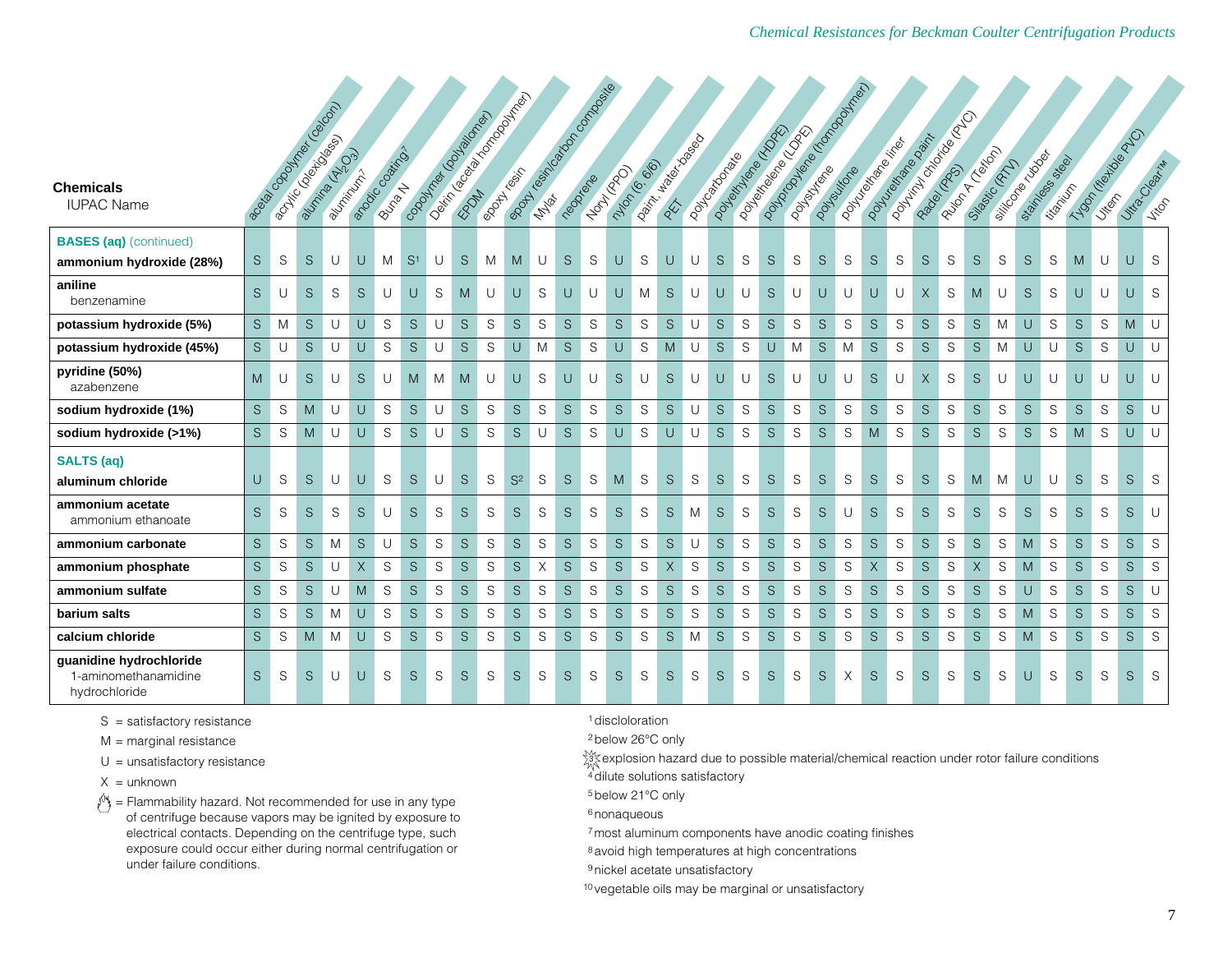|                                                  |                | e de code du Castrolier de Castrolier |                |                                         |               |                 |             | Designation of Department<br>Codomic documentation |             |               |             | Book de de la Concorde de |                |                |               |               |             |                                    |             | Population Rd Data<br>Policitive Report |                |   |                | looking to the cooperation |              | Popular divideo Rica |               |               |                |                                       |             |                                      |              | 1100 reaction and |                |                        |
|--------------------------------------------------|----------------|---------------------------------------|----------------|-----------------------------------------|---------------|-----------------|-------------|----------------------------------------------------|-------------|---------------|-------------|---------------------------|----------------|----------------|---------------|---------------|-------------|------------------------------------|-------------|-----------------------------------------|----------------|---|----------------|----------------------------|--------------|----------------------|---------------|---------------|----------------|---------------------------------------|-------------|--------------------------------------|--------------|-------------------|----------------|------------------------|
| <b>Chemicals</b><br><b>IUPAC Name</b>            |                |                                       |                | a Unita de LOS<br><b>PAULTIER CRIME</b> |               | andococococindo |             |                                                    |             |               |             |                           |                | <b>Looming</b> |               | 2405-6560     |             | Doplar Maria Basica<br>I Donovador |             |                                         |                |   |                | l Doubleton British        |              | Population of Paint  |               | Rubbert Clapp |                | a sittle de reciber<br>Oziección (AZ) |             | oz indiana osean<br><b>Hitleride</b> |              |                   |                | Urtes Clear H<br>Jiton |
| <b>SALTS (aq)</b> (continued)                    |                |                                       |                |                                         |               |                 |             |                                                    |             |               |             |                           |                |                |               |               |             |                                    |             |                                         |                |   |                |                            |              |                      |               |               |                |                                       |             |                                      |              |                   |                |                        |
| magnesium chloride                               | S              | $\mathbb S$                           | S              | M                                       | $\mathsf S$   | S               | $\mathsf S$ | S                                                  | S           | S             | S           | S                         | S              | $\mathbf S$    | ${\mathsf S}$ | S             | $\mathsf S$ | S                                  | S           | S                                       | <sub>S</sub>   | S | ${\mathsf S}$  | S                          | $\mathsf S$  | S                    | $\mathsf S$   | S             | S              | S                                     | S           | S                                    | S            | $\mathbf S$       | $\mathbf S$    | S                      |
| nickel salts                                     | <sub>S</sub>   | S                                     | <sub>S</sub>   | U                                       | S             | S               | S           | S                                                  | S           | S             | S.          | S                         | M              | S              | S             | S             | $\mathsf S$ | S                                  | S.          | S                                       | S              | S | S              | S                          | S.           | S                    | ${\mathsf S}$ | S             | S              | S                                     | M           | S                                    | <sub>S</sub> | S                 | S              | S <sup>9</sup>         |
| potassium bromide                                | $\mathsf S$    | S                                     | S              | U                                       | ${\mathsf S}$ | S               | $\mathbf S$ | S                                                  | $\mathsf S$ | S             | S           | S                         | S              | $\mathbb S$    | $\mathbf S$   | S             | $\mathsf S$ | $\mathbb S$                        | $\mathsf S$ | S                                       | S              | S | $\mathsf S$    | S                          | $\mathbf S$  | S                    | $\mathbf S$   | S             | S              | S                                     | M           | S                                    | $\mathsf S$  | $\mathbf S$       | $\mathbf S$    | $\mathbf S$            |
| potassium carbonate                              | $\mathsf{S}^2$ | M <sup>1</sup>                        | $\mathsf S$    | M                                       | U             | S               | $\mathsf S$ | S                                                  | $\mathsf S$ | $\mathbf S$   | $\mathsf S$ | S                         | S              | $\mathbf S$    | ${\mathsf S}$ | ${\mathbb S}$ | $\mathsf S$ | S                                  | $\mathsf S$ | $\mathbf S$                             | $\mathsf S$    | S | ${\mathsf S}$  | $\mathsf S$                | $\mathsf S$  | S                    | ${\mathsf S}$ | S             | ${\mathsf S}$  | $\mathbf S$                           | $\mathsf S$ | S                                    | $\mathsf S$  | ${\mathsf S}$     | $\mathbf S$    | S                      |
| potassium chloride                               | S              | S                                     | M              | U                                       | S             | S               | $\mathsf S$ | S                                                  | S           | S             | S           | S                         | S              | $\mathbb S$    | ${\mathsf S}$ | S             | S           | S                                  | S.          | S                                       | S              | S | ${\mathsf S}$  | S                          | $\mathsf S$  | S                    | ${\mathsf S}$ | S             | S              | S                                     | U           | S                                    | S            | S                 | $\mathbf S$    | S                      |
| potassium permanganate                           | <sub>S</sub>   | S <sup>2</sup>                        | S <sup>1</sup> | S                                       | S             | S               | S           | S                                                  | S           | S             | S           | S                         | S <sup>4</sup> | S              | U             | S             | $\mathsf S$ | S                                  | S.          | S                                       | S <sup>2</sup> | M | S <sup>1</sup> | U                          | M            | U                    | S             | S             | S <sup>1</sup> | S <sup>1</sup>                        | M           | S                                    | U            | S                 | S <sup>1</sup> | M                      |
| silver nitrate                                   | <sub>S</sub>   | S                                     | S              | U                                       | $\mathsf S$   | M               | S           | S                                                  | $\mathsf S$ | S             | $\mathsf S$ | $\mathbb S$               | S <sup>4</sup> | S              | $\mathsf S$   | S             | $\mathsf S$ | S                                  | $\mathsf S$ | S                                       | $\mathsf S$    | S | $\mathsf S$    | Χ                          | M            | S                    | $\mathsf S$   | S             | $\mathsf S$    | S                                     | M           | S                                    | <sub>S</sub> | $\mathbf S$       | $\mathsf S$    | S                      |
| sodium borate                                    | <sub>S</sub>   | S                                     | S              | $\mathbb S$                             | S             | S               | $\mathsf S$ | S                                                  | S           | S             | S.          | S                         | S              | $\mathbb S$    | U             | S             | $\mathsf S$ | S                                  | $\mathsf S$ | S                                       | $\mathsf S$    | S | $\mathsf S$    | S                          | S            | S                    | $\mathsf S$   | S             | M              | S                                     | M           | S                                    | S            | S                 | $\mathsf S$    | S                      |
| sodium carbonate                                 | S              | S                                     | S              | M                                       | U             | S               | $\mathsf S$ | S                                                  | $\mathsf S$ | ${\mathsf S}$ | S           | $\mathbb S$               | $\mathsf S$    | $\mathbb S$    | $\mathsf S$   | $\mathbb S$   | $\mathsf S$ | S                                  | $\mathsf S$ | $\mathbb S$                             | S              | M | S              | S                          | $\mathsf S$  | S                    | $\mathsf S$   | S             | $\mathsf S$    | S                                     | $\mathsf S$ | S                                    | $\mathsf S$  | S                 | $\mathsf S$    | S                      |
| sodium chloride                                  | S              | S                                     | S              | U                                       | U             | S               | $\mathsf S$ | S                                                  | S           | S             | S.          | S                         | S              | S              | S             | S             | $\mathsf S$ | S                                  | S.          | S                                       | S              | S | $\mathsf S$    | S                          | $\mathsf S$  | S                    | $\mathsf S$   | S             | S              | S                                     | M           | S                                    | S            | S                 | $\mathbf S$    | S                      |
| sodium nitrate                                   | S              | S                                     | S              | $\mathbb S$                             | ${\mathsf S}$ | S               | $\mathsf S$ | S                                                  | S           | S             | S           | S                         | M              | S              | ${\mathsf S}$ | S             | $\mathsf S$ | U                                  | $\mathsf S$ | S                                       | S              | S | $\mathsf S$    | M                          | S            | S                    | $\mathsf S$   | S             | S              | U                                     | $\mathsf S$ | S                                    | <sub>S</sub> | S                 | $\mathbf S$    | S                      |
| sodium sulfate                                   | S              | S                                     | S              | U                                       | S             | S               | $\mathsf S$ | S                                                  | S           | S             | $\mathsf S$ | S                         | S              | $\mathbb S$    | $\mathsf S$   | S             | $\mathsf S$ | S                                  | $\mathsf S$ | S                                       | $\mathsf S$    | S | ${\mathsf S}$  | M                          | <sub>S</sub> | S                    | ${\mathsf S}$ | S             | S              | S                                     | M           | S                                    | $\mathsf S$  | $\mathbf S$       | $\mathsf S$    | S                      |
| sodium sulfite                                   | S              | S                                     | $\mathsf S$    | $\mathbb{S}^2$                          | ${\mathsf S}$ | S               | $\mathsf S$ | S                                                  | $\mathsf S$ | ${\mathsf S}$ | S           | S                         | $\mathsf S$    | $\mathbb S$    | ${\mathsf S}$ | $\mathbb S$   | $\mathsf S$ | $\mathbb S$                        | $\mathsf S$ | $\mathbb S$                             | S              | S | ${\mathsf S}$  | M                          | $\mathsf S$  | S                    | ${\mathsf S}$ | S             | S              | S                                     | S           | S                                    | $\mathsf S$  | $\mathbf S$       | $\mathsf S$    | S                      |
| zinc chloride                                    | S              | S                                     | $\mathsf S$    | U                                       | U             | S               | $\mathsf S$ | U                                                  | S           | ${\mathsf S}$ | S           | S                         | S              | S              | ${\mathsf S}$ | S             | $\mathsf S$ | S                                  | S.          | S                                       | S              | S | ${\mathsf S}$  | U                          | $\mathsf S$  | S                    | ${\mathsf S}$ | S             | S              | S                                     | U           | S                                    | $\mathsf S$  | S                 | $\mathbf S$    | S                      |
| zinc sulfate                                     | S              | S                                     | <sub>S</sub>   | U                                       | <sub>S</sub>  | S               | S           | S                                                  | S           | S             | S.          | S                         | <sub>S</sub>   | S              | S             | S             | S           | S                                  | S.          | S                                       | <sub>S</sub>   | S | S              | U                          | S            | S                    | <sub>S</sub>  | S             | <sub>S</sub>   | S                                     | S           | S                                    | <sub>S</sub> | S                 | S.             | S.                     |
| <b>GRADIENT FORMING</b><br><b>MATERIALS (aq)</b> |                |                                       |                |                                         |               |                 |             |                                                    |             |               |             |                           |                |                |               |               |             |                                    |             |                                         |                |   |                |                            |              |                      |               |               |                |                                       |             |                                      |              |                   |                |                        |
| cesium acetate<br>cesium ethanoate               | S              | S                                     | S              | M                                       | X             | S               | S           | S                                                  | S           | S             | S           | X                         | S              | $\mathbb S$    | ${\mathsf S}$ | S             | S           | S                                  | S.          | S                                       | <sub>S</sub>   | S | S              | U                          | S            | S                    | S             | S             | S              | S                                     | M           | S                                    | S            | S                 | $\sf X$        | S                      |
| cesium bromide                                   | S.             | S                                     | S              | M                                       | S             | S               | S           | S                                                  | S           | S             | S           | S                         | <sub>S</sub>   | S              | S             | S             | S           | S                                  | S.          | S                                       | <sub>S</sub>   | S | <sub>S</sub>   | S                          | S            | S                    | S             | S             | <sub>S</sub>   | S                                     | M           | S                                    | <sub>S</sub> | S                 | $\mathsf S$    | S                      |

M = marginal resistance

 $U =$  unsatisfactory resistance

 $X =$  unknown

 $\mathcal{O}$  = Flammability hazard. Not recommended for use in any type of centrifuge because vapors may be ignited by exposure to electrical contacts. Depending on the centrifuge type, such exposure could occur either during normal centrifugation or under failure conditions.

1discloloration

2below 26°C only

explosion hazard due to possible material/chemical reaction under rotor failure conditions <sup>4</sup>dilute solutions satisfactory 3

5below 21°C only

<sup>6</sup> nonaqueous

7most aluminum components have anodic coating finishes

<sup>8</sup> avoid high temperatures at high concentrations

9 nickel acetate unsatisfactory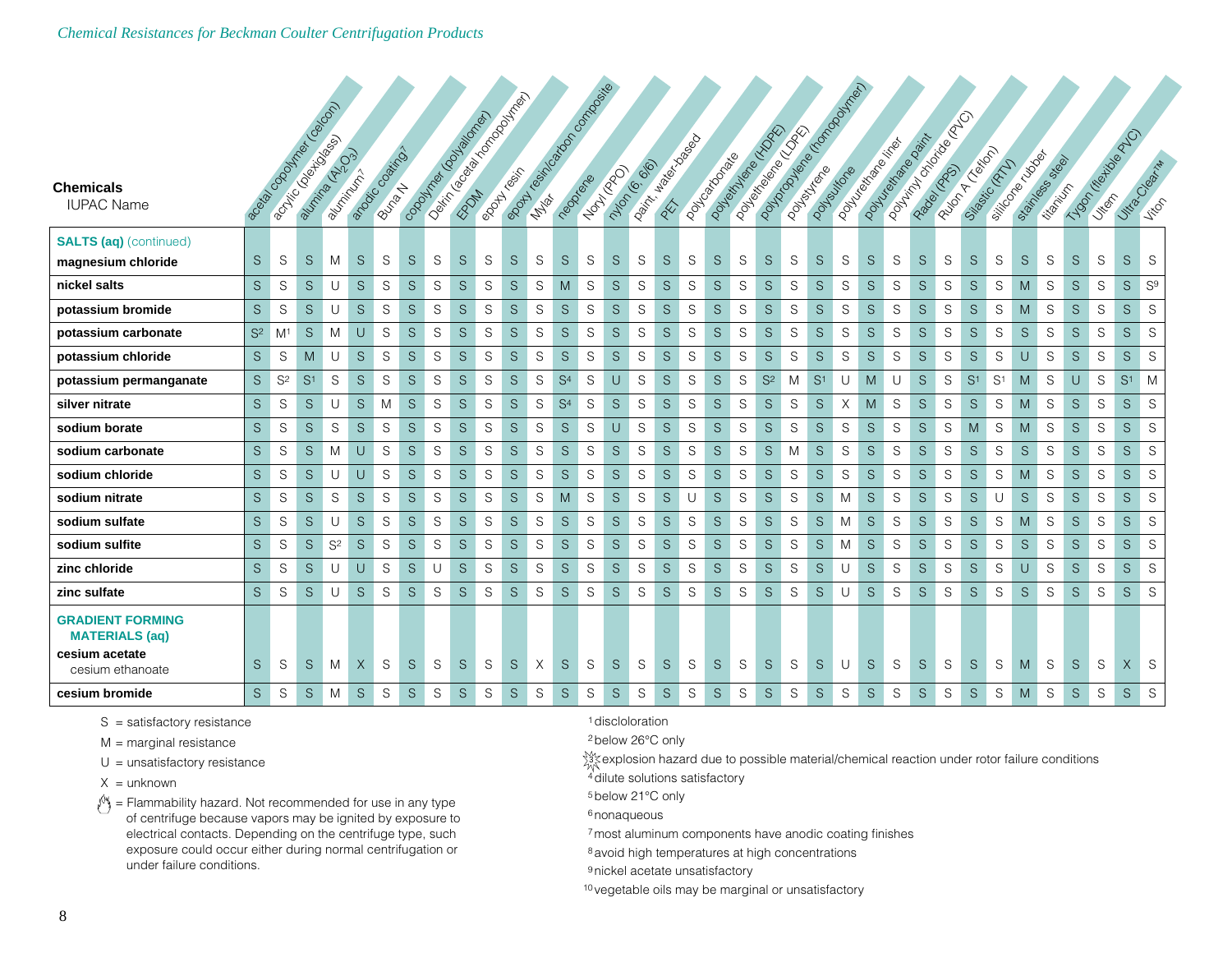| <b>Chemicals</b><br><b>IUPAC Name</b>                                           |              |             | I Regional Days (Second)<br>active de Loyd | <b>Processingly</b> |              | andoccococition<br><b>POUTER</b> |              | Designation of Department<br>Codomic degradores |              |   |             |             |              | Book to the Motor Cococociation<br><b>Looty</b> RPO |              | Daily Maritime Base<br>24/05/65/67 |              | l Dorcatogrape |             |   | Population Road R. | Policing Manufacturity of Manufacturity<br>I Don't River de Disponsibilité du |              |   |              | Population creek<br>Polyderate Railway<br>l Doubleton British |               | A RIVOTA (CEDED) |             | · Silicope City des<br>Sized Crazy |              | Stripegg Street<br>Elfornity R |              | 1200 metabolis 2010 |              | Utrac Clear H<br>$324 - 1$ |
|---------------------------------------------------------------------------------|--------------|-------------|--------------------------------------------|---------------------|--------------|----------------------------------|--------------|-------------------------------------------------|--------------|---|-------------|-------------|--------------|-----------------------------------------------------|--------------|------------------------------------|--------------|----------------|-------------|---|--------------------|-------------------------------------------------------------------------------|--------------|---|--------------|---------------------------------------------------------------|---------------|------------------|-------------|------------------------------------|--------------|--------------------------------|--------------|---------------------|--------------|----------------------------|
| <b>GRADIENT FORMING</b><br><b>MATERIALS (aq)</b> (cont'd)<br>cesium chloride    | S            | S           | $\mathsf S$                                | M                   | S            | S                                | S            | S                                               | S            | S | $\mathbf S$ | S           | S            | S                                                   | S            | S                                  | $\mathsf S$  | S              | $\mathsf S$ | S | S                  | S                                                                             | <sub>S</sub> | S | S            | S                                                             | ${\mathsf S}$ | S                | $\mathsf S$ | S                                  | M            | S                              | S            | S                   | $\mathsf S$  | S                          |
| cesium formate<br>cesium methanoate                                             | S            | S           | S                                          | M                   | S            | S                                | S.           | S                                               | S            | S | $\mathbf S$ | S           | S            | S                                                   | S            | S                                  | $\mathsf S$  | S              | S           | S | S                  | S                                                                             | <sub>S</sub> | X | S            | $\mathsf S$                                                   | $\mathsf S$   | S                | S           | S                                  | M            | S                              | S            | S                   | S            | S                          |
| cesium iodide                                                                   | $\mathsf S$  | S           | $\mathsf S$                                | M                   | S            | S                                | $\mathsf S$  | S                                               | S            | S | $\mathsf S$ | S           | S            | S                                                   | S.           | S                                  | $\mathsf S$  | S              | S           | S | ${\mathsf S}$      | S                                                                             | S            | S | S            | S                                                             | S             | S                | S           | S                                  | M            | S                              | S            | S                   | $\mathsf S$  | S                          |
| cesium sulfate                                                                  | S.           | $\mathbb S$ | S                                          | M                   | S            | S                                | $\mathsf S$  | S                                               | S            | S | S.          | S           | $\mathsf S$  | S                                                   | S.           | S                                  | $\mathsf S$  | ${\mathsf S}$  | S           | S | S                  | S                                                                             | $\mathsf S$  | M | S            | S                                                             | S             | S                | S           | S                                  | M            | S                              | S            | S                   | S.           | S                          |
| dextran or dextran sulfate                                                      | $\mathsf S$  | $\mathbb S$ | $\mathsf S$                                | M                   | $\mathsf S$  | $\mathsf S$                      | S            | S                                               | $\cup$       | S | $\mathsf S$ | $\mathbb S$ | $\mathsf S$  | S                                                   | S.           | $\mathsf S$                        | S            | S              | $\mathsf S$ | S | S                  | S                                                                             | <sub>S</sub> | X | S            | $\mathsf S$                                                   | $\mathsf S$   | S                | $\mathsf S$ | S                                  | M            | S                              | S            | S                   | <sub>S</sub> | S                          |
| <b>Ficoll-Paque</b>                                                             | <sub>S</sub> | S           | S                                          | M                   | S            | S                                | S.           | S                                               | S            | S | $\mathbf S$ | S           | <sub>S</sub> | S                                                   | S.           | S                                  | S            | S              | M           | S | S                  | S                                                                             | S.           | S | S            | S                                                             | $\mathsf S$   | S                | S           | S                                  | M            | S                              | <sub>S</sub> | S                   | $\mathsf S$  | S                          |
| glycerol<br>1,2,3-propanetriol                                                  | S            | S           | S                                          | M                   | <sub>S</sub> | S                                | S            | S                                               | <sub>S</sub> | S | S           | S           | S            | S                                                   | <sub>S</sub> | S                                  | S            | S              | S           | S | <sub>S</sub>       | S                                                                             | <sub>S</sub> | S | <sub>S</sub> | S                                                             | <sub>S</sub>  | S                | S           | S                                  | <sub>S</sub> | S                              | S            | S                   | <sub>S</sub> | S.                         |
| metrizamide                                                                     | $\mathsf S$  | S           | S                                          | M                   | S            | S                                | S.           | S                                               | S            | S | S           | S           | S            | S                                                   | S.           | S                                  | S            | S              | S           | S | S                  | S                                                                             | <sub>S</sub> | X | S            | S                                                             | S             | S                | S           | S                                  | M            | S                              | S            | S                   | $\mathsf S$  | S                          |
| rubidium bromide                                                                | S.           | S           | S                                          | M                   | <sub>S</sub> | S                                | S.           | S                                               | S            | S | S.          | S           | $\mathsf S$  | S                                                   | S.           | S                                  | <sub>S</sub> | S              | $\mathbf S$ | S | S                  | S                                                                             | <sub>S</sub> | S | S            | $\mathsf S$                                                   | S             | S                | S           | S                                  | M            | S                              | <sub>S</sub> | S                   | <sub>S</sub> | S                          |
| rubidium chloride                                                               | S            | S           | S                                          | M                   | S            | S                                | S            | S                                               | S            | S | S           | S           | S            | S                                                   | S.           | S                                  | S            | S              | $\mathsf S$ | S | S                  | S                                                                             | <sub>S</sub> | S | S            | S                                                             | S             | S                | S           | S                                  | M            | S                              | S            | S                   | <sub>S</sub> | S                          |
| sodium bromide                                                                  | S            | S           | S                                          | U                   | <sub>S</sub> | S                                | <sub>S</sub> | S                                               | S            | S | $\mathsf S$ | S           | <sub>S</sub> | S                                                   | S.           | S                                  | S            | S              | S           | S | <sub>S</sub>       | S                                                                             | <sub>S</sub> | S | S            | S                                                             | <sub>S</sub>  | S                | S           | S                                  | M            | S                              | <sub>S</sub> | S                   | <sub>S</sub> | S                          |
| sodium iodide                                                                   | S.           | S           | S                                          | M                   | <sub>S</sub> | S                                | $\mathsf S$  | S                                               | <sub>S</sub> | S | S           | S           | <sub>S</sub> | S                                                   | S.           | S                                  | S            | S              | S.          | S | S                  | S                                                                             | S.           | S | <sub>S</sub> | S                                                             | S             | S                | S.          | S                                  | M            | S                              | <sub>S</sub> | S                   | <sub>S</sub> | S.                         |
| sucrose<br>$\beta$ -D-fructofuranosyl- $\alpha$ -<br>D-glucopyranoside          | S            | S           | S                                          | M                   | <sub>S</sub> | S                                | S            | S                                               | S            | S | S           | S           | S            | S                                                   | S.           | S                                  | S            | S              | S           | S | S                  | S                                                                             | <sub>S</sub> | S | <sub>S</sub> | S                                                             | $\mathsf S$   | S                | S           | S                                  | S.           | S                              | <sub>S</sub> | S                   | S            | S                          |
| sucrose, alkaline<br>$\beta$ -D-fructofuranosyl-<br>$\alpha$ -D-glucopyranoside | <sub>S</sub> | S           | S                                          | M                   | <sub>S</sub> | S                                | S            | S                                               | S            | S | S           | S           | S            | S                                                   | <sub>S</sub> | S                                  | S            | S              | S           | S | <sub>S</sub>       | S                                                                             | S            | S | <sub>S</sub> | S                                                             | <sub>S</sub>  | S                | S           | S                                  | M            | S                              | <sub>S</sub> | S                   | U            | S                          |

M = marginal resistance

 $U =$  unsatisfactory resistance

 $X =$  unknown

= Flammability hazard. Not recommended for use in any type of centrifuge because vapors may be ignited by exposure to electrical contacts. Depending on the centrifuge type, such exposure could occur either during normal centrifugation or under failure conditions.

#### 1discloloration

2below 26°C only

explosion hazard due to possible material/chemical reaction under rotor failure conditions 3

4dilute solutions satisfactory

5below 21°C only

<sup>6</sup> nonaqueous

7most aluminum components have anodic coating finishes

<sup>8</sup> avoid high temperatures at high concentrations

<sup>9</sup> nickel acetate unsatisfactory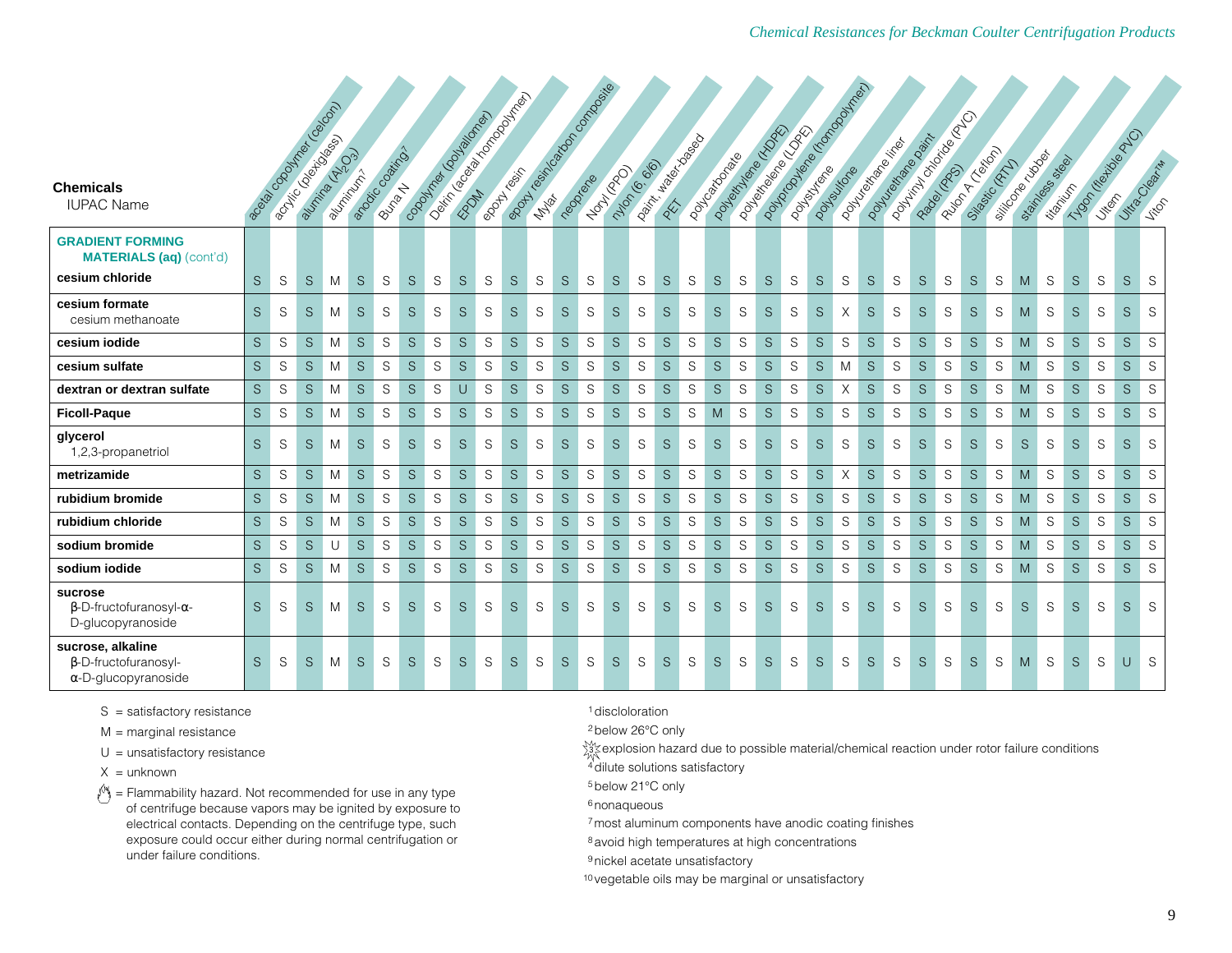#### *Chemical Resistances for Beckman Coulter Centrifugation Products*

| <b>Chemicals</b><br><b>IUPAC Name</b>            | Beautiful Ceptar |   |              | Pulitika R.P.O.B.<br><b>Particularly</b> |              | Broccocococity<br><b>BUTAR</b> |   | Designation of Doctor Road<br>Codomic degradosition |        |   | Book to the Motor Concrete |   |    |   | <b>Hoody River</b> | Davis Haven Back<br>2406-6.66 |              | I PONTON BOOM |        | Policitive Richard Rich |              | A Dostreament of Doc |        | looking to the cooperation<br>A Doubleton British |             | Popular checke<br>Polyderation River |             | Rubor (Capon |          | S Filippoor R CLUBOS<br>Oileger (RT) |              | Stripegg organ<br><b>Hitler Hitch</b> |        | 11 doctrice as de PO |        | Jitracleating<br>Jitos |
|--------------------------------------------------|------------------|---|--------------|------------------------------------------|--------------|--------------------------------|---|-----------------------------------------------------|--------|---|----------------------------|---|----|---|--------------------|-------------------------------|--------------|---------------|--------|-------------------------|--------------|----------------------|--------|---------------------------------------------------|-------------|--------------------------------------|-------------|--------------|----------|--------------------------------------|--------------|---------------------------------------|--------|----------------------|--------|------------------------|
| <b>SOLVENTS</b>                                  |                  |   |              |                                          |              |                                |   |                                                     |        |   |                            |   |    |   |                    |                               |              |               |        |                         |              |                      |        |                                                   |             |                                      |             |              |          |                                      |              |                                       |        |                      |        |                        |
| acetone<br>2-propanone $\sqrt[6]{\ }$            | M                | U | S            | M                                        | <sub>S</sub> | U                              | S | S                                                   | S      | U | U                          | M | U  | U | S                  | U                             | M            | U             | S.     | S                       | S            | U                    | U      | U                                                 | M           | U                                    | M           | S            | U        | M                                    | M            | S                                     | U      | S                    | U      | U                      |
| acetonitrile<br>ethanenitrile                    | S                | U | <sub>S</sub> | S                                        | S            | U                              | S | S                                                   | $\cup$ | M | M                          | S | S. | U | <sub>S</sub>       | U                             | S            | U             | S.     | S                       | S            | U                    | U      | U                                                 | $\cup$      | M                                    | M           | S            | S.       | S                                    | S            | S                                     | U      | $\times$             | U      | $\cup$                 |
| benzene (*)                                      | M                | U | S            | S                                        | S            | U                              | U | M                                                   | $\cup$ | U | U                          | S | U  | U | $\mathsf S$        | U                             | $\mathbf S$  | U             | U      | U                       | U            | U                    | U      | U                                                 | $\mathsf S$ | U                                    | M           | S            | U        | U                                    | M            | S                                     | U      | Χ                    | $\cup$ | S                      |
| carbon tetrachloride<br>tetrachloromethane       | S.               | U | <sub>S</sub> | 燚                                        | 淡            | M                              | U | S                                                   | U      | U | U                          | S | U  | U | S                  | S                             | S            | U             | U      | U                       | U            | U                    | S      | U                                                 | S           | U                                    | S.          | M            | U        | U                                    | $\cup$       | 燚                                     | U      | S                    | U      | S                      |
| chloroform<br>trichloromethane                   | S                | U | S            |                                          | 幾幾           | U                              | M | S                                                   | U      | S | <sub>S</sub>               | S | U  | U | U                  | S                             | S            | U             | $\cup$ | U                       | U            | U                    | U      | U                                                 | M           | U                                    | U           | S            | U        | U                                    | U            | 燚                                     | U      | U                    | $\cup$ | $\cup$                 |
| cresol mixture<br>methylphenol                   | S.               | U | S            | S                                        | S            | U                              | M | S                                                   | U      | U | U                          | S | U  | U | U                  | U                             | S            | U             | U      | U                       | U            | U                    | U      | U                                                 | U           | U                                    | X           | S            | S.       | U                                    | S            | S                                     | U      | $\times$             | U      | S                      |
| cyclohexane $\sqrt[6]{ }$                        | S                | U | S            | ${\mathsf S}$                            | S            | S                              | U | S                                                   | $\cup$ | S | $\mathsf S$                | S | U  | U | $\mathsf S$        | S                             | $\mathsf S$  | U             | U      | U                       | $\cup$       | U                    | M      | U                                                 | $\mathsf S$ | U                                    | $\mathsf S$ | S            | U        | $\cup$                               | M            | M                                     | $\cup$ | S                    | $\cup$ | S                      |
| diethyl ether<br>ethoxyethane $\sqrt[4]{}$       | S                | U | S            | S                                        | S            | U                              | U | S                                                   | $\cup$ | S | S <sup>2</sup>             | S | U  | U | S                  | S                             | $\mathsf S$  | U             | U      | U                       | U            | U                    | U      | U                                                 | S           | U                                    | S           | S            | U        | S                                    | U            | S                                     | U      | S                    | U      | U                      |
| diethyl ketone<br>3-pentanone (                  | S                | U | S            | S                                        | $\times$     | U                              | M | S                                                   | M      | M | M                          | X | U  | U | S                  | U                             | X            | U             | U      | U                       | M            | U                    | U      | U                                                 | S           | U                                    | M           | S            | $\times$ | U                                    | M            | S                                     | U      | S                    | U      | U                      |
| N,N-dimethylformamide<br>N,N-dimethylmethanamide | S                | U | S            | S                                        | S            | M                              | S | S                                                   | M      | M | M                          | S | U  | U | S                  | S                             | $\mathsf S$  | U             | S      | S                       | S            | U                    | $\cup$ | U                                                 | $\mathsf S$ | U                                    | $\times$    | S            | S.       | M                                    | S            | S                                     | U      | X                    | $\cup$ | $\cup$                 |
| dimethyl sulfoxide<br>sulfinylbis[methane]       | S.               | M | S            | S                                        | S            | U                              | S | S                                                   | S      | S | S                          | S | U  | S | S                  | S                             | <sub>S</sub> | U             | S      | S                       | S            | S                    | $\cup$ | U                                                 | S           | U                                    | X           | S            | U        | S                                    | S            | S                                     | U      | X                    | $\cup$ | U                      |
| dioxane<br>1,4-dioxacyclohexane                  | S.               | U | <sub>S</sub> | M                                        | S            | U                              | M | M                                                   | M      | S | <sub>S</sub>               | S | U  | U | S                  | U                             | S            | U             | U      | U                       | <sub>S</sub> | U                    | U      | U                                                 | S           | U                                    | $\times$    | S            | S.       | U                                    | <sub>S</sub> | S                                     | U      | $\times$             | U      | U                      |

S = satisfactory resistance

M = marginal resistance

 $U =$  unsatisfactory resistance

 $X =$  unknown

= Flammability hazard. Not recommended for use in any type of centrifuge because vapors may be ignited by exposure to electrical contacts. Depending on the centrifuge type, such exposure could occur either during normal centrifugation or under failure conditions.

1discloloration

2below 26°C only

explosion hazard due to possible material/chemical reaction under rotor failure conditions 3

4dilute solutions satisfactory

5below 21°C only

<sup>6</sup> nonaqueous

7most aluminum components have anodic coating finishes

<sup>8</sup> avoid high temperatures at high concentrations

<sup>9</sup> nickel acetate unsatisfactory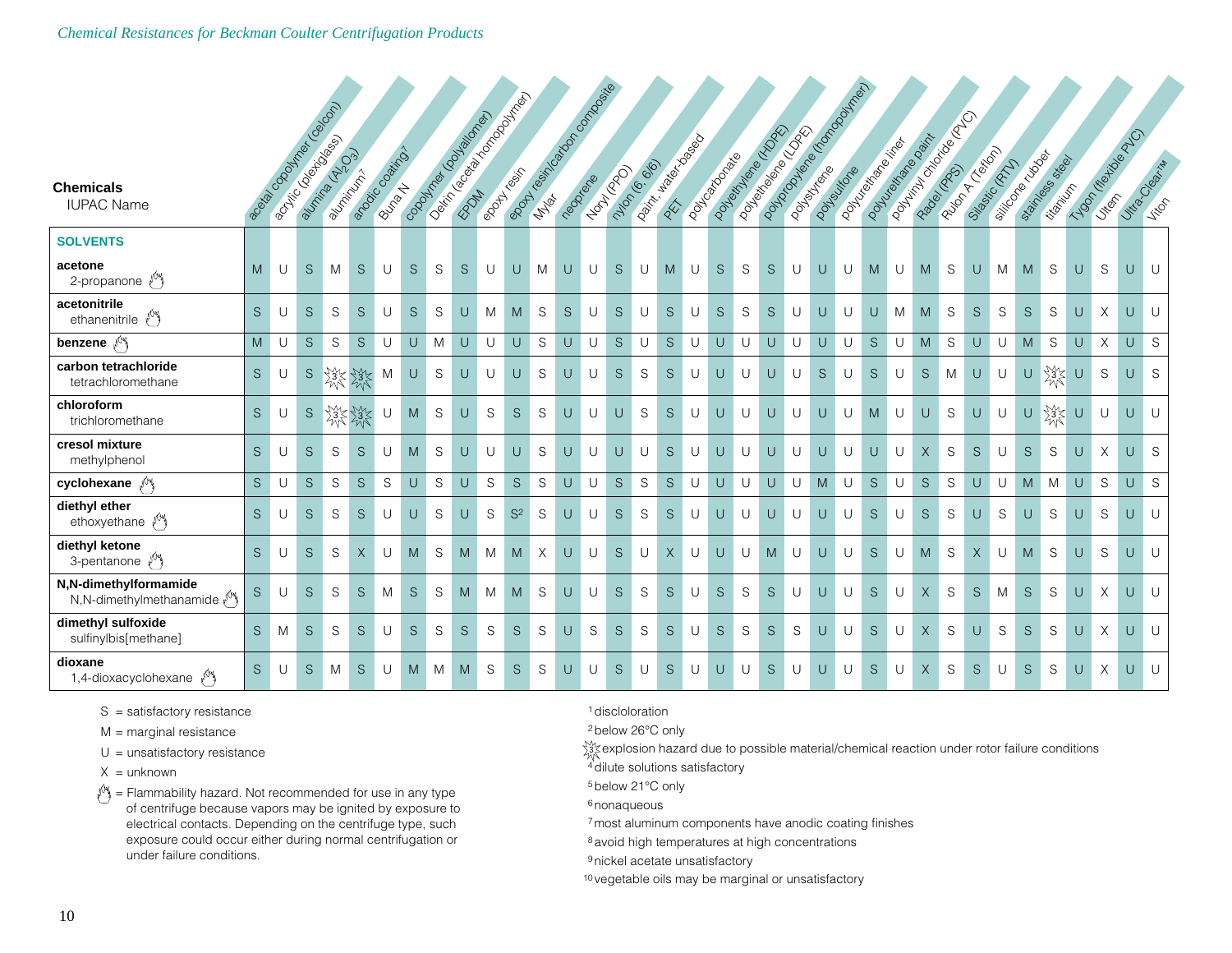|                                                            |              | I assigned the control control of |                 |   |                                     |               | Codomic degrados |             | Deliver Register Doctors Register |   |                |                | Adolf Maria Concretigation |             |                 |                                          |             |                  |                |                                              |                |   |              | laguage to transportation |              | Popular chicago    |              |              |             |                                    |              |                                    |                |          |                 |                        |
|------------------------------------------------------------|--------------|-----------------------------------|-----------------|---|-------------------------------------|---------------|------------------|-------------|-----------------------------------|---|----------------|----------------|----------------------------|-------------|-----------------|------------------------------------------|-------------|------------------|----------------|----------------------------------------------|----------------|---|--------------|---------------------------|--------------|--------------------|--------------|--------------|-------------|------------------------------------|--------------|------------------------------------|----------------|----------|-----------------|------------------------|
| <b>Chemicals</b><br><b>IUPAC Name</b>                      |              |                                   | autrice de 2013 |   | andocco castro<br><b>PASTRATION</b> | <b>POUTER</b> |                  |             |                                   |   |                |                |                            |             | <b>LootingO</b> | I Dispite the deck of Dispon<br>2406.650 |             | I POI CONDO ROAD |                | Population Road River<br>A Dollard River Day |                |   |              | <b>I Dollard Branch</b>   |              | Doubles de Reigier |              | Rubor (Capo) |             | A Silicope Richard<br>Sizectic (A) |              | SHATOS SASSION<br><b>HOOTELSTS</b> |                |          | Toponeestage PD | Utrac Clear H<br>Jitos |
| <b>SOLVENTS</b> (continued)<br>ethanol (50%) $\sqrt[6]{ }$ | S            | U                                 | ${\mathsf S}$   | S | S                                   | S             | S                | S           | S                                 | S | S              | S              | ${\mathsf S}$              | S           | S               | S                                        | S.          | U                | S              | S                                            | S              | M | S            | S                         | S            | S                  | S            | S            | M           | S                                  | M            | S                                  | M              | S        | U               | S                      |
| ethanol (95%) $\sqrt[6]{ }$                                | $\mathsf S$  | U                                 | ${\mathsf S}$   | S | S                                   | S             | S.               | S           | S                                 | S | S              | S              | ${\mathsf S}$              | S           | S               | S                                        | S.          | U                | S <sub>5</sub> | S                                            | $\mathsf S$    | M | <sub>S</sub> | S                         | <sub>S</sub> | S                  | S            | S            | M           | S                                  | M            | S                                  | M              | S        | U               | S                      |
| ether                                                      | $\mathsf S$  | U                                 | $\mathsf S$     | S | S                                   | U             | U                | S           | U                                 | S | S <sup>2</sup> | S              | $\cup$                     | U           | S               | $\mathsf S$                              | S           | U                | U              | U                                            | $\cup$         | S | U            | U                         | <sub>S</sub> | U                  | S            | S            | $\cup$      | S                                  | M            | S                                  | M              | S        | $\cup$          | $\cup$                 |
| ethyl acetate<br>ethyl ethanoate (                         | S            | U                                 | $\mathsf S$     | M | S                                   | U             | M                | S           | M                                 | M | M              | S <sup>1</sup> | U                          | U           | S               | U                                        | S.          | U                | U              | U                                            | S              | U | U            | U                         | S            | U                  | S            | S            | U           | M                                  | M            | S                                  | U              | S        | U               | U                      |
| ethylene gylcol<br>1,2-ethanediol                          | <sub>S</sub> | S                                 | $\mathsf S$     | S | S                                   | S             | S                | S           | S.                                | S | S              | S              | $\mathsf S$                | $\mathsf S$ | S               | S                                        | S.          | U                | <sub>S</sub>   | M                                            | S              | S | S            | S                         | <sub>S</sub> | S                  | S            | S            | $\mathsf S$ | S                                  | M            | S                                  | M <sup>5</sup> | S        | <sub>S</sub>    | S                      |
| hexane $\sqrt[6]{3}$                                       | $\mathsf S$  | $\mathbf S$                       | $\mathsf S$     | S | $\mathsf S$                         | S             | U                | $\mathbb S$ | U                                 | S | $\mathsf{S}^2$ | S              | ${\mathsf S}$              | U           | $\mathsf S$     | S                                        | S           | U                | $\cup$         | U                                            | M <sup>1</sup> | U | $\mathsf S$  | S                         | $\mathsf S$  | U                  | $\mathsf S$  | S            | U           | U                                  | S            | S                                  | U              | S        | $\cup$          | S                      |
| isopropyl alcohol<br>2-propanol $\sqrt[4]{\sqrt[4]{}}$     | S            | U                                 | ${\mathsf S}$   | M | S                                   | S             | $\mathsf S$      | S           | S.                                | S | $\mathsf{S}^2$ | S              | M                          | S           | S               | S                                        | S.          | U                | $\mathsf S$    | S                                            | $\mathsf S$    | M | $\mathsf S$  | S                         | S            | S                  | $\mathsf S$  | S            | M           | S                                  | M            | S                                  | M              | S        | $\mathsf S$     | S                      |
| kerosene $\sqrt[6]{3}$                                     | <sub>S</sub> | S                                 | ${\mathsf S}$   | S | S                                   | S             | U                | S           | U                                 | S | $\mathsf S$    | S              | U                          | 繇           | $\mathsf S$     | S                                        | $\mathsf S$ | U                | $\cup$         | U                                            | $\cup$         | U | S            | S                         | S            | S                  | <sub>S</sub> | S            | U           | U                                  | S            | S                                  | U              | S        | U               | S                      |
| methanol $\sqrt[6]{3}$                                     | $\mathsf S$  | U                                 | $\mathsf S$     | S | S                                   | S             | $\mathsf S$      | S           | S.                                | S | $\mathsf S$    | S              | $\mathsf S$                | S           | $\mathsf S$     | S                                        | S.          | U                | $\mathsf S$    | M                                            | $\mathsf S$    | M | M            | S                         | S            | S                  | $\mathsf S$  | S            | M           | S                                  | M            | S                                  | M              | S        | U               | M                      |
| methylene chloride<br>dichloromethane                      | M            | U                                 | $\mathsf S$     | 燚 | $\frac{1}{235}$                     |               | U                | S           | U                                 | S | S              | S              | U                          | U           | U               | U                                        | S.          | U                | U              | U                                            | U              | U | U            | U                         | S            | U                  | <sub>S</sub> | S            | U           | U                                  | M            | 豫                                  | U              | U        | U               | M                      |
| methyl ethyl ketone<br>2-butanone                          | S            | U                                 | ${\mathsf S}$   | S | S                                   | $\cup$        | S                | S           | S                                 | M | M              | S              | U                          | U           | S               | U                                        | S.          | $\cup$           | U              | U                                            | S <sup>2</sup> | U | U            | U                         | M            | U                  | M            | S            | U           | $\cup$                             | S            | S                                  | U              | S        | U               | $\cup$                 |
| phenol (5%)                                                | $\cup$       | U                                 | $\mathsf S$     | U | $\mathbf S$                         | U             | $\mathsf S$      | M           | M                                 | M | M              | S              | U                          | M           | U               | M                                        | S.          | U                | U              | U                                            | $\mathbf S$    | M | U            | U                         | M            | U                  | $\times$     | S            | $\cup$      | U                                  | $\cup$       | S                                  | M              | S        | U               | S                      |
| phenol (50%)                                               | U            | U                                 | ${\mathsf S}$   | U | S                                   | U             | U                | U           | U                                 | U | U              | U              | U                          | M           | U               | U                                        | U           | U                | U              | U                                            | S <sup>2</sup> | U | U            | U                         | M            | U                  | $\times$     | $\mathbf S$  | U           | U                                  | U            | S                                  | M              | S        | U               | S                      |
| tetrahydrofuran (1)                                        | M            | U                                 | ${\mathsf S}$   | S | S                                   | $\cup$        | U                | U           | $\cup$                            | U | U              | S              | U                          | U           | S               | U                                        | S           | U                | U              | U                                            | $\cup$         | U | U            | U                         | $\cup$       | $\cup$             | <sub>S</sub> | S            | U           | U                                  | S.           | S                                  | U              | $\times$ | $\cup$          | U                      |
| toluene<br>$\mathcal{P}^{\mathcal{A}}$<br>methylbenzene    | S            | U                                 | S               | S | S                                   | U             | U                | S           | U                                 | M | M              | S              | U                          | U           | <sub>S</sub>    | S                                        | S.          | U                | U              | U                                            | U              | U | U            | U                         | M            | U                  | M            | S            | U           | U                                  | <sub>S</sub> | S                                  | U              | S        | U               | S                      |

M = marginal resistance

 $U =$  unsatisfactory resistance

 $X =$  unknown

 $\sqrt[4]{}$  = Flammability hazard. Not recommended for use in any type of centrifuge because vapors may be ignited by exposure to electrical contacts. Depending on the centrifuge type, such exposure could occur either during normal centrifugation or under failure conditions.

1discloloration

2below 26°C only

explosion hazard due to possible material/chemical reaction under rotor failure conditions 3

4dilute solutions satisfactory

5below 21°C only

<sup>6</sup> nonaqueous

7most aluminum components have anodic coating finishes

<sup>8</sup> avoid high temperatures at high concentrations

<sup>9</sup> nickel acetate unsatisfactory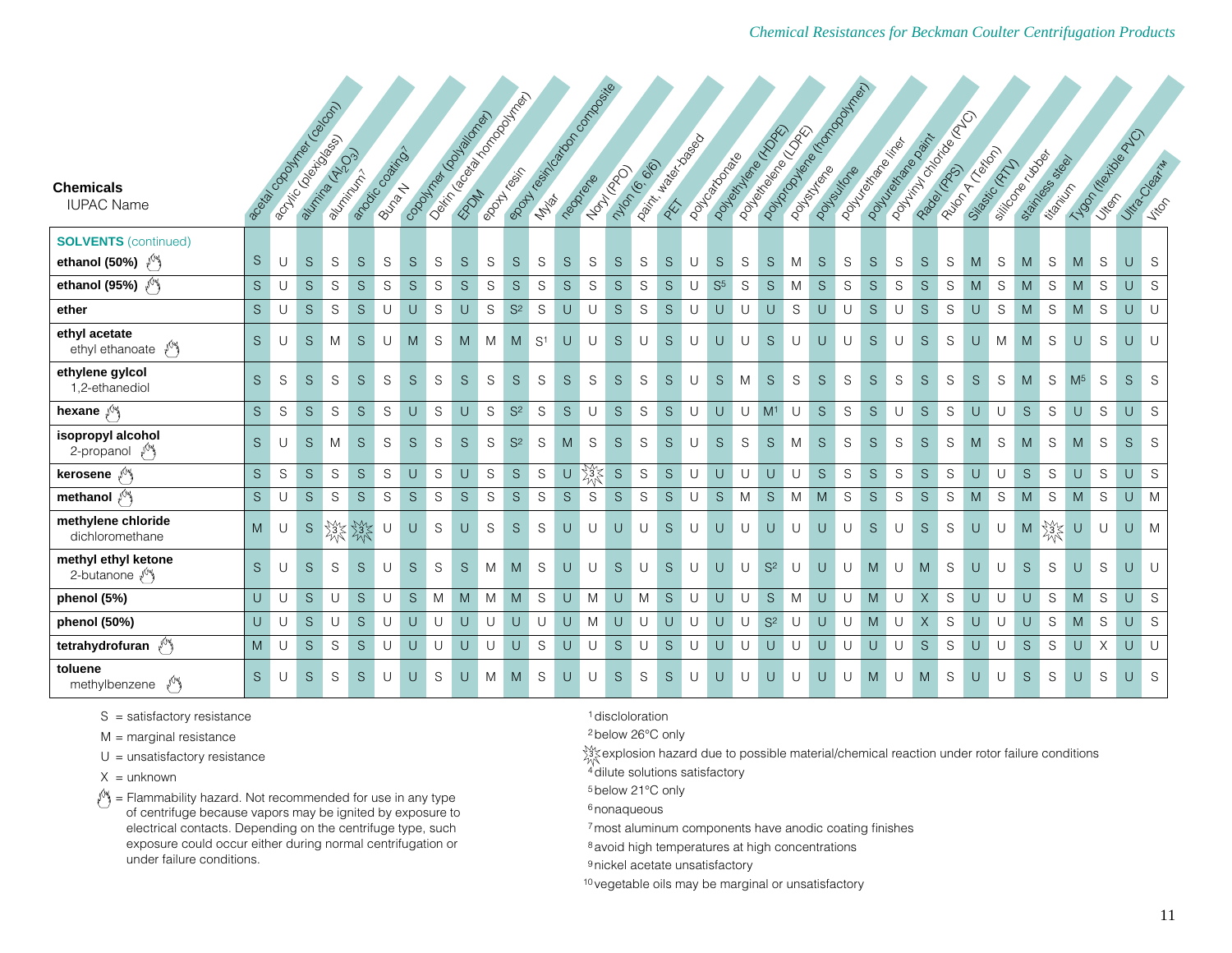| <b>Chemicals</b><br><b>IUPAC Name</b>                 |              | Leges de Damie Recipes |              | autrice of Day<br><b>Partnership</b> |             | andococococión |             | Deixier regions concept region<br>Coolstrategy and Drawing |             |   |               | Book to the day of conception |   |   | 121916.666<br><b>Lootingo</b> |   | Depth - March 2020 |   | I POI CONDO ROAD | Policitive Richard Rich |                | I Donategy ee ee Constitution |               | lagunda Karacaalanaa<br>A Doubleton British |             | Polyderate Religion |             | Popular Joseph Reid<br>Rubert Clapes |              | Ozidoocic (AZ) | S Filippoor R TONDO | OFFICE OS DESIGN |             | 11 door registration |   | Utraccionat<br>Jiton |
|-------------------------------------------------------|--------------|------------------------|--------------|--------------------------------------|-------------|----------------|-------------|------------------------------------------------------------|-------------|---|---------------|-------------------------------|---|---|-------------------------------|---|--------------------|---|------------------|-------------------------|----------------|-------------------------------|---------------|---------------------------------------------|-------------|---------------------|-------------|--------------------------------------|--------------|----------------|---------------------|------------------|-------------|----------------------|---|----------------------|
| <b>SOLVENTS</b> (continued)<br>water                  | S            | S                      | S            | S                                    | $\mathsf S$ | S              | S           | S                                                          | S           | S | S             | S                             | S | S | $\mathsf S$                   | S | $\mathsf S$        | S | S.               | S                       | S              | S                             | ${\mathsf S}$ | S                                           | S           | S                   | S.          | S                                    | <sub>S</sub> | S              | S                   | S                | $\mathsf S$ | S                    | S | S                    |
| xylene mixture<br>dimethylbenzene (                   | S            | U                      | S            | S                                    | S           | U              | $M^2$       | S                                                          | U           | S | S             | S                             | U | U | S                             | U | S                  | U | U                | U                       | M <sup>2</sup> | U                             | U             | U                                           | S           | U                   | M           | S                                    | U            | U              | M                   | S                | U           | S                    | U | S                    |
| <b>DETERGENTS</b><br>Aidex                            | S            | S                      | S            | Χ                                    | X           | S              | S           | S                                                          | S           | S | S             | S                             | S | S | S                             | S | S                  | S | S.               | M                       | S              | S                             | S             | Χ                                           | S           | S                   | S           | S                                    | S            | S              | S                   | S                | S           | S                    | M | S                    |
| <b>Alconox</b>                                        | S            | S                      | S            | U                                    | U           | S              | $\mathsf S$ | S                                                          | $\mathsf S$ | S | S             | S                             | S | S | $\mathsf S$                   | S | $\mathsf S$        | U | U                | U                       | S              | U                             | ${\mathsf S}$ | S                                           | U           | S                   | $\mathsf S$ | S                                    | S.           | S              | $\mathsf S$         | S                | $\mathsf S$ | S                    | M | S                    |
| <b>Contrad 70</b>                                     | $\mathsf S$  | S                      | $\times$     | X                                    | $\times$    | S              | $\mathsf S$ | S                                                          | S           | S | S             | X                             | S | S | S                             | X | $\mathbf S$        | U | S.               | M                       | S              | U                             | $\mathbf S$   | Χ                                           | $\times$    | S                   | S.          | S                                    | S            | S              | X                   | Χ                | $\mathsf S$ | S                    | M | $\mathsf S$          |
| Deconex 13                                            | S            | S                      | $\times$     | X                                    | $\times$    | S              | $\mathsf S$ | S                                                          | S           | S | S             | S                             | S | S | S                             | X | S                  | X | S.               | M                       | S              | S                             | S             | X                                           | S           | S                   | S.          | S                                    | S.           | S              | $\times$            | X                | $\mathsf S$ | S                    | M | S                    |
| deoxycholate, sodium dodecyl<br>sulfate, Triton X-100 | S            | S                      | S            | S                                    | S           | S              | S           | S                                                          | S           | S | S             | S                             | S | S | S                             | S | S                  | S | S.               | M                       | <sub>S</sub>   | M                             | S             | S                                           | M           | S                   | S.          | S                                    | S.           | S              | S                   | S                | S           | S                    | S | S                    |
| Dove                                                  | <sub>S</sub> | S                      | S            | S                                    | $\mathsf S$ | S              | $\mathsf S$ | S                                                          | S           | S | S             | S                             | S | S | S                             | S | $\mathsf S$        | S | S.               | M                       | <sub>S</sub>   | S                             | S             | S                                           | $\mathsf S$ | S                   | S.          | S                                    | S.           | S              | S                   | S                | $\mathsf S$ | S                    | S | S                    |
| Haemo-Sol                                             | S            | S                      | S            | S                                    | S           | S              | $\mathsf S$ | S                                                          | S           | S | S             | S                             | S | S | S                             | S | S                  | U | S.               | M                       | S              | M                             | ${\mathsf S}$ | Χ                                           | U           | S                   | S.          | S                                    | S.           | S              | S                   | S                | $\mathsf S$ | S                    | S | S                    |
| <b>IsoClean</b>                                       | S            | S                      | S            | S                                    | S           | S              | S           | S                                                          | S           | S | S             | S                             | S | S | S                             | S | S                  | U | S.               | M                       | <sub>S</sub>   | U                             | S             | Χ                                           | S           | S                   | S.          | S                                    | S.           | S              | S                   | S                | S           | S                    | M | S                    |
| <b>Ivory</b>                                          | <sub>S</sub> | S                      | <sub>S</sub> | S                                    | $\mathsf S$ | S              | S           | S                                                          | S           | S | ${\mathsf S}$ | S                             | S | S | S                             | S | $\mathsf S$        | S | S.               | M                       | S              | S                             | S             | S                                           | S           | S                   | $\mathsf S$ | S                                    | S.           | S              | S                   | S                | $\mathsf S$ | S                    | S | S                    |
| Joy                                                   | $\mathsf S$  | S                      | S            | S                                    | $\mathsf S$ | S              | $\mathbf S$ | S                                                          | S           | S | ${\mathsf S}$ | S                             | S | S | $\mathsf S$                   | S | $\mathsf S$        | S | S.               | M                       | S              | S                             | ${\mathsf S}$ | S                                           | $\mathsf S$ | S                   | $\mathsf S$ | S                                    | S            | S              | $\mathsf S$         | S                | $\mathbf S$ | S                    | S | S                    |
| Liquinox                                              | $\mathbf S$  | S                      | $\times$     | X                                    | $\mathsf S$ | S              | $\mathsf S$ | S                                                          | S           | S | ${\mathsf S}$ | S                             | S | S | $\mathsf S$                   | S | $\mathsf S$        | S | S.               | M                       | S              | S                             | $\mathbf S$   | S                                           | S           | S                   | $\mathsf S$ | S                                    | S.           | S              | $\times$            | Χ                | $\mathsf S$ | S                    | M | S                    |
| LpHse                                                 | S            | S                      | $\times$     | Χ                                    | X           | S              | $\mathsf S$ | S                                                          | S           | S | S             | S                             | S | S | S                             | Χ | $\mathsf S$        | U | S.               | M                       | S              | U                             | S             | Χ                                           | $\mathsf S$ | S                   | $\mathsf S$ | S                                    | S.           | S              | $\times$            | Χ                | $\mathbf S$ | S                    | M | S                    |
| Solution 555™ (20%)                                   | S            | S                      | S            | S                                    | $\mathsf S$ | S              | $\mathsf S$ | S                                                          | $\mathsf S$ | S | ${\mathsf S}$ | S                             | S | S | $\mathsf S$                   | S | $\mathsf S$        | S | $\mathsf S$      | S                       | S              | S                             | ${\mathsf S}$ | X                                           | $\mathsf S$ | S                   | $\mathsf S$ | S                                    | S            | S              | $\mathsf S$         | S                | $\mathsf S$ | S                    | S | S                    |
| <b>Trace Kleen</b>                                    | S            | S                      | X            | Χ                                    | X           | S              | $\mathsf S$ | S                                                          | S           | S | S             | S                             | S | S | S                             | Χ | S                  | U | S.               | M                       | S              | U                             | S             | Χ                                           | $\mathsf S$ | S                   | S.          | S                                    | S            | S              | $\times$            | Χ                | $\mathsf S$ | S                    | M | S                    |

- M = marginal resistance
- $U =$  unsatisfactory resistance
- $X =$  unknown
- = Flammability hazard. Not recommended for use in any type of centrifuge because vapors may be ignited by exposure to electrical contacts. Depending on the centrifuge type, such exposure could occur either during normal centrifugation or under failure conditions.
- 1discloloration
- 2below 26°C only

explosion hazard due to possible material/chemical reaction under rotor failure conditions 3

- 4dilute solutions satisfactory
- 5below 21°C only
- <sup>6</sup> nonaqueous
- 7most aluminum components have anodic coating finishes
- <sup>8</sup> avoid high temperatures at high concentrations
- <sup>9</sup> nickel acetate unsatisfactory
- <sup>10</sup> vegetable oils may be marginal or unsatisfactory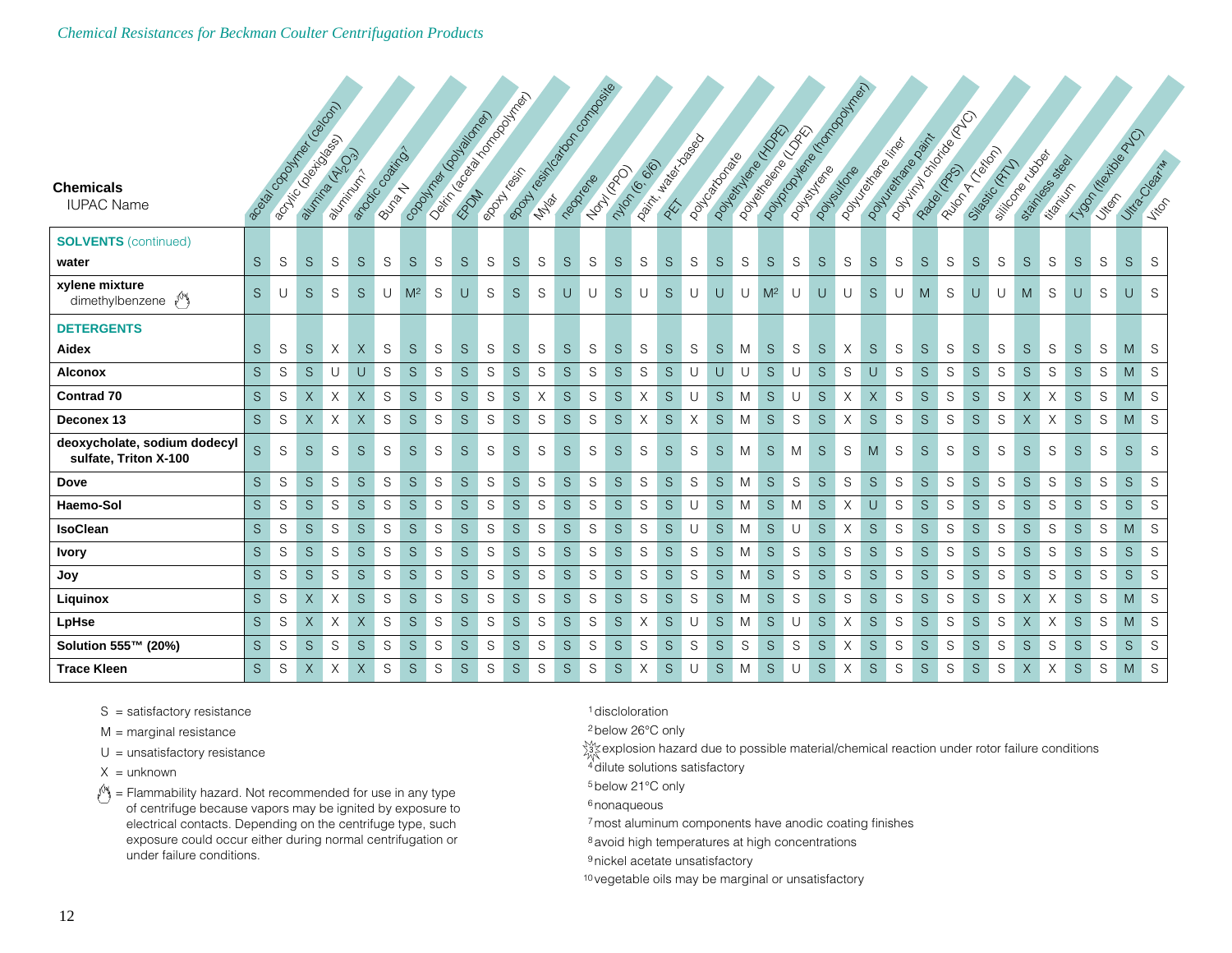| <b>Chemicals</b><br><b>IUPAC Name</b>                                 |              | Beech company of Colorador |             | Pulitike R.P. (2019)<br>a distribution | andococococión | <b>POUTER</b> |             | Dealer Report of Doomfort<br>Codomic degradons of |              |             |        |   | Book to the day of company | <b>Hooping</b> |             | 2405-6.66 | David Maria Basica |   | I Don Concordiale | Population Road River<br>I Done Reel Reel Doc |              | Population (Marchines) |               |   |             | loadstrake de Rich<br>Polyderation Railr<br>A Doubleton British |             |   | River Class<br>Sized Critics |   | S FOR DOCKLADOR | SHATIOS SERIES<br><b>HOONLYSTS</b> |             | Jiesf |              | Urtego Castria |
|-----------------------------------------------------------------------|--------------|----------------------------|-------------|----------------------------------------|----------------|---------------|-------------|---------------------------------------------------|--------------|-------------|--------|---|----------------------------|----------------|-------------|-----------|--------------------|---|-------------------|-----------------------------------------------|--------------|------------------------|---------------|---|-------------|-----------------------------------------------------------------|-------------|---|------------------------------|---|-----------------|------------------------------------|-------------|-------|--------------|----------------|
| <b>DETERGENTS</b> (continued)                                         |              |                            |             |                                        |                |               |             |                                                   |              |             |        |   |                            |                |             |           |                    |   |                   |                                               |              |                        |               |   |             |                                                                 |             |   |                              |   |                 |                                    |             |       |              |                |
| Vesphen 11                                                            | S            | S                          | X           | Χ                                      | X              | S             | S.          | S                                                 | S            | S           | S      | S | S                          | S              | S           | X         | S                  | U | S                 | M                                             | S            | U                      | S             | Χ | S           | S                                                               | S           | S | S                            | S | $\times$        | Χ                                  | S           | S     | M            | S              |
| Wescodyne                                                             | $\mathsf S$  | $\mathbf S$                | $\times$    | X                                      | $\times$       | S             | $\mathsf S$ | S                                                 | S.           | S           | S      | S | S                          | S              | $\mathsf S$ | X         | $\mathsf S$        | U | S                 | Μ                                             | S            | U                      | ${\mathsf S}$ | Χ | $\mathbf S$ | S                                                               | $\mathsf S$ | S | S                            | S | $\times$        | X                                  | $\mathsf S$ | S     | M            | S              |
| Zephiran chloride (1%)                                                | $\mathsf S$  | $\mathbf S$                | $\mathbf S$ | M                                      | $\mathsf S$    | S             | S           | S                                                 | S            | $\mathbf S$ | S      | S | S                          | $\mathbf S$    | $\mathsf S$ | S         | $\mathsf S$        | S | S                 | M                                             | $\mathsf S$  | S                      | $\mathbf S$   | X | $\mathsf S$ | $\mathsf S$                                                     | S           | S | $\mathsf S$                  | S | $\mathsf S$     | S                                  | U           | S     | M            | S              |
| <b>OTHER</b>                                                          |              |                            |             |                                        |                |               |             |                                                   |              |             |        |   |                            |                |             |           |                    |   |                   |                                               |              |                        |               |   |             |                                                                 |             |   |                              |   |                 |                                    |             |       |              |                |
| n-butyl phthalate <sup>6</sup><br>dibutyl<br>1,2-benzenedicarboxylate | S            | U                          | S           | S                                      | S              | U             | M           | S                                                 | S.           | X           | S      | S | U                          | U              | S           | S         | S                  | U | U                 | U                                             | U            | U                      | U             | S | S           | U                                                               | $\times$    | S | $\cup$                       | M | M               | S                                  | U           | Χ     | M            | S              |
| dibutyl phthalate                                                     | S            | $\mathbf S$                | $\mathbf S$ | S                                      | $\mathsf S$    | U             | $\mathsf S$ | S                                                 | <sub>S</sub> | X           | S      | S | $\cup$                     | U              | $\mathbf S$ | S         | $\mathsf S$        | U | $\cup$            | U                                             | U            | U                      | $\mathbf S$   | Χ | S           | U                                                               | S           | S | $\cup$                       | M | M               | S                                  | U           | S     | $\times$     | S              |
| deithyl pyrocarbonate<br>pyrocarbonic<br>acid diethyl ester           | S            | M                          | S           | S                                      | S              | U             | S           | S                                                 | $\times$     | S           | S      | S | S                          | U              | S           | S         | <sub>S</sub>       | U | <sub>S</sub>      | S                                             | S            | U                      | S             | X | U           | M <sup>1</sup>                                                  | S           | S | S                            | S | $\mathsf S$     | S                                  | S           | S     | U            | S              |
| ethylene oxide vapor <sup>6</sup><br>oxirane $\sqrt[3]{\ }$           | $\times$     | S                          | $\times$    | S                                      | $\times$       | U             | S           | $\times$                                          | U            | U           | $\cup$ | X | U                          | X              | S           | M         | <sub>S</sub>       | S | S                 | S                                             | S            | U                      | S             | X | S           | U                                                               | S           | S | $\cup$                       | U | S               | S                                  | S           | S     | $\cup$       | U              |
| formaldehyde<br>methanol                                              | S            | S                          | S           | S                                      | $\mathsf S$    | S             | S.          | S                                                 | <sub>S</sub> | S           | S      | S | S                          | S              | S           | X         | <sub>S</sub>       | S | S                 | S                                             | <sub>S</sub> | U                      | S             |   | S           | S                                                               | S.          | S | S                            | S | M               | S                                  | M           | S     | S            | S              |
| formalin (40%)                                                        | $\times$     | ${\mathsf S}$              | $\mathsf S$ | $\mathbf S$                            | S              | S             | $\mathsf S$ | X                                                 | X            | $\mathbb S$ | S      | S | U                          | S              | $\mathsf S$ | S         | $\mathsf S$        | S | S                 | M                                             | $\mathsf S$  | U                      | $\mathbf S$   | U | S           | $\mathsf S$                                                     | S.          | S | S                            | M | M               | $\mathbf S$                        | M           | S     | S            | S              |
| hydrogen peroxide (3%)                                                | <sub>S</sub> | S                          | $\mathsf S$ | S                                      | $\cup$         | S             | S.          | S                                                 | S.           | U           | U      | S | S <sup>2</sup>             | S              | U           | S         | <sub>S</sub>       | S | <sub>S</sub>      | S                                             | <sub>S</sub> | S                      | S             | S | M           | S                                                               | S.          | S | S                            | S | <sub>S</sub>    | S                                  | S           | S     | <sub>S</sub> | S              |
| 燚<br>hydrogen peroxide (10%)                                          | U            | S                          | S           | U                                      | S              | S             | S.          | U                                                 | U            | U           |        | S | S <sup>2</sup>             | S              | $\cup$      | S         | <sub>S</sub>       | S | S <sup>2</sup>    | S                                             | <sub>S</sub> | S                      | $\mathsf S$   | S | U           | S                                                               | S.          | S | S                            | S | M               | S                                  | U           | S     | S            | S              |
| $\sqrt{2}$<br>2-mercaptoethanol                                       | S            | U                          | $\mathsf S$ | S                                      | $\mathbf S$    |               | S           | S                                                 | S.           | M           | M      | S | U                          | U              | $\mathsf S$ | U         | $\mathsf S$        | S | $\mathsf S$       | S                                             | $\mathsf S$  | S                      | S             |   | U           | S                                                               | X           | S | $\cup$                       | S | $\mathsf S$     | S                                  | $\mathsf S$ | S     | U            | S              |

M = marginal resistance

- $U =$  unsatisfactory resistance
- $X =$  unknown
- = Flammability hazard. Not recommended for use in any type of centrifuge because vapors may be ignited by exposure to electrical contacts. Depending on the centrifuge type, such exposure could occur either during normal centrifugation or under failure conditions.

1discloloration

2below 26°C only

explosion hazard due to possible material/chemical reaction under rotor failure conditions 3

4dilute solutions satisfactory

5below 21°C only

<sup>6</sup> nonaqueous

7most aluminum components have anodic coating finishes

<sup>8</sup> avoid high temperatures at high concentrations

<sup>9</sup> nickel acetate unsatisfactory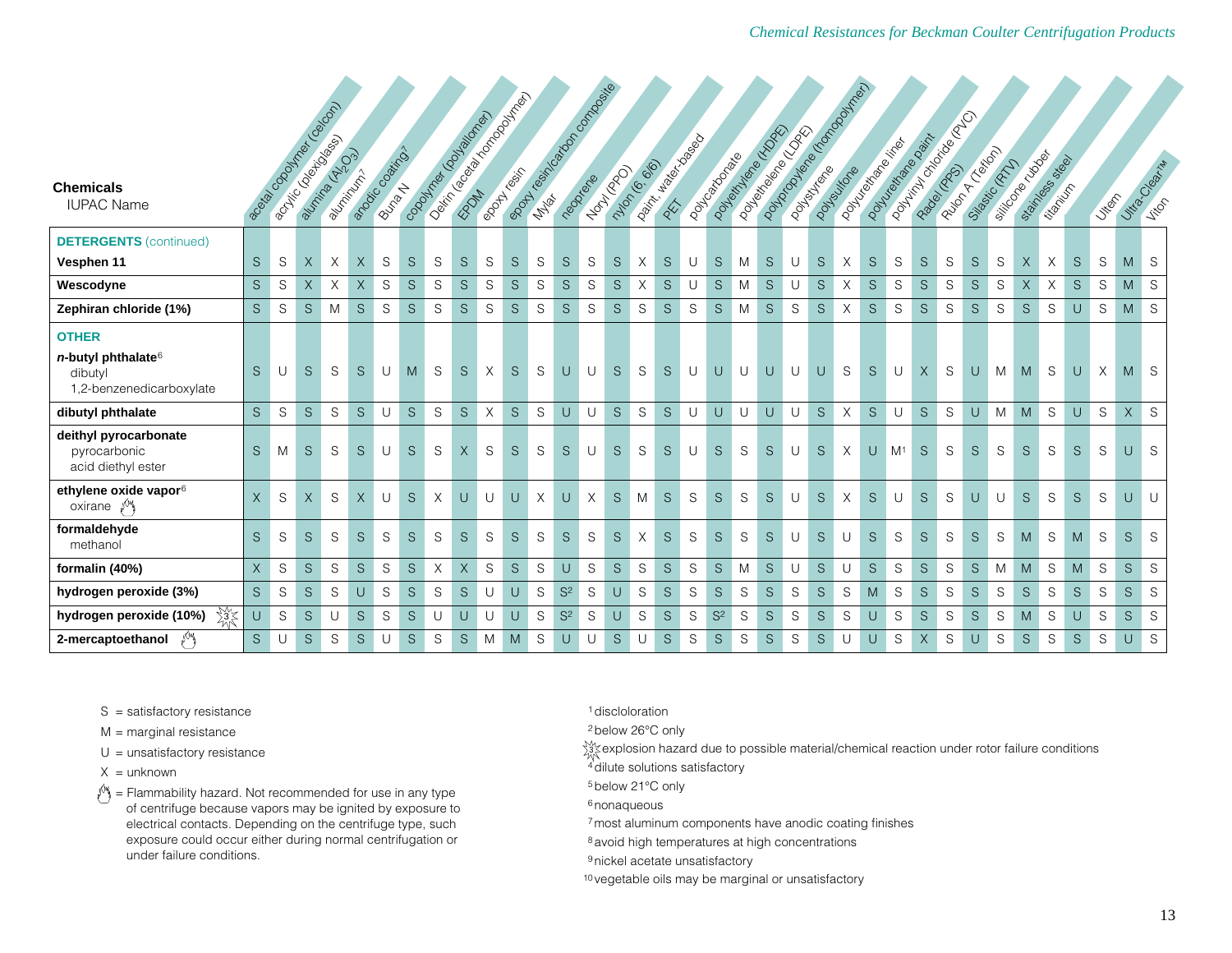#### *Chemical Resistances for Beckman Coulter Centrifugation Products*

| <b>Chemicals</b><br><b>IUPAC Name</b>                                    |        |                   |              | I easy control as comparison<br>action of CALIDA<br><b>Proprietary</b> |              | <b>andocumental</b> |                | I discrete data de la provincia del<br>Capacity Reading Report |              |          | Body to the day of conception<br><b>BOOTH ESS</b> |             |              |                 | 1404-6.66<br><b>HOMERO</b> |   |             | A DISTILLER DECKS<br>Doncontoon River |              | Douglas Report |                | Population (15 companying)<br><b>DOMESTIC ROAD</b> |              | <b>DOM VOID ROAD RD</b> |             |   | Popular Joseph's River<br>Doubleton Brain | Ruson (Capon |    | Silicope Rizage<br>Sizeoiccichi | Stations of Bay | <b>HOOMING</b> |              |   | 1100 registration | United Clear in |
|--------------------------------------------------------------------------|--------|-------------------|--------------|------------------------------------------------------------------------|--------------|---------------------|----------------|----------------------------------------------------------------|--------------|----------|---------------------------------------------------|-------------|--------------|-----------------|----------------------------|---|-------------|---------------------------------------|--------------|----------------|----------------|----------------------------------------------------|--------------|-------------------------|-------------|---|-------------------------------------------|--------------|----|---------------------------------|-----------------|----------------|--------------|---|-------------------|-----------------|
| <b>OTHER</b> (continued)<br>oils (petroleum)                             | S      | S                 | S            | S                                                                      | $\times$     | S                   | S              | S                                                              | U            | S        | <sub>S</sub>                                      | $\mathbb S$ | M            | $\mathsf S$     | $\mathsf S$                | S | S           | M                                     | U            | S              | $\cup$         | U                                                  | S            | S                       | $\mathsf S$ | S | $\mathsf S$                               | S            | M  | U                               | S.              | S              | M            | S | $\mathsf S$       | S               |
| oils (other)                                                             |        | S S <sup>10</sup> | S            | S                                                                      | <sub>S</sub> | S                   | S.             | S                                                              | $\cup$       | S        | S.                                                | S           | $\cup$       | S <sup>10</sup> | <sub>S</sub>               | S | S           | M                                     | U            | U              | <sub>S</sub>   | U                                                  | <sub>S</sub> | S                       | $\times$    | S | S                                         | S            | S. | M                               | <sub>S</sub>    | S              | M            | S | ${\sf M}$         | S               |
| physiologic media (e.g., culture<br>media, milk, serum, urine)           | S      | S                 | <sub>S</sub> | M                                                                      | $\mathsf S$  | S                   | $\mathsf S$    | S                                                              | S            | S        | S.                                                | S           | S.           | S               | $\mathsf S$                | S | $\mathsf S$ | S                                     | S.           | S              | <sub>S</sub>   | S                                                  | $\mathsf S$  | S                       | $\mathsf S$ | S | S                                         | S            | S. | S                               | M               | S              | $\mathbf S$  | S | S                 | S               |
| sodium hypochlorite<br>(5 1/4% solution; unscented<br>commercial bleach) | $\cup$ | S                 | M            | U                                                                      | S            | M                   | S <sup>1</sup> | U                                                              | S            | S        | <sub>S</sub>                                      | S           | U            | S               | U                          | S | S           | S                                     | <sub>S</sub> | $\mathsf S$    | M <sup>4</sup> | S                                                  | S            | U                       | M           | S | S                                         | S            | S. | M                               | $\cup$          | S              | M            | S | S                 | S               |
| Tris buffer (netutral pH)<br>tris (hydroxymethyl)<br>aminomethane        | S      | S                 | S            | U                                                                      | S            | S                   | S              | S                                                              | <sub>S</sub> | S        | S                                                 | $\mathbb S$ | S.           | S               | $\mathsf S$                | S | S           | S                                     | S.           | S              | <sub>S</sub>   | S                                                  | S            | S                       | $\mathsf S$ | S | $\mathsf S$                               | S            | S. | S                               | S               | S              | $\mathbf S$  | S | $\mathsf S$       | S               |
| urea                                                                     | S.     | S                 | S            | S                                                                      | <sub>S</sub> |                     | <sub>S</sub>   | S                                                              | S            | $\times$ | X                                                 | S           | <sub>S</sub> | S               | S                          | S | S           | S                                     | <sub>S</sub> | S              | <sub>S</sub>   | S                                                  | M            | $\times$                | S           | S | S                                         | S            | S. | S                               | M               | S              | <sub>S</sub> | S | S                 | S               |

S = satisfactory resistance

M = marginal resistance

 $U =$  unsatisfactory resistance

 $X =$  unknown

= Flammability hazard. Not recommended for use in any type of centrifuge because vapors may be ignited by exposure to electrical contacts. Depending on the centrifuge type, such exposure could occur either during normal centrifugation or under failure conditions.

1discloloration

2below 26°C only

explosion hazard due to possible material/chemical reaction under rotor failure conditions 3

4dilute solutions satisfactory

5below 21°C only

<sup>6</sup> nonaqueous

7most aluminum components have anodic coating finishes

<sup>8</sup> avoid high temperatures at high concentrations

9 nickel acetate unsatisfactory